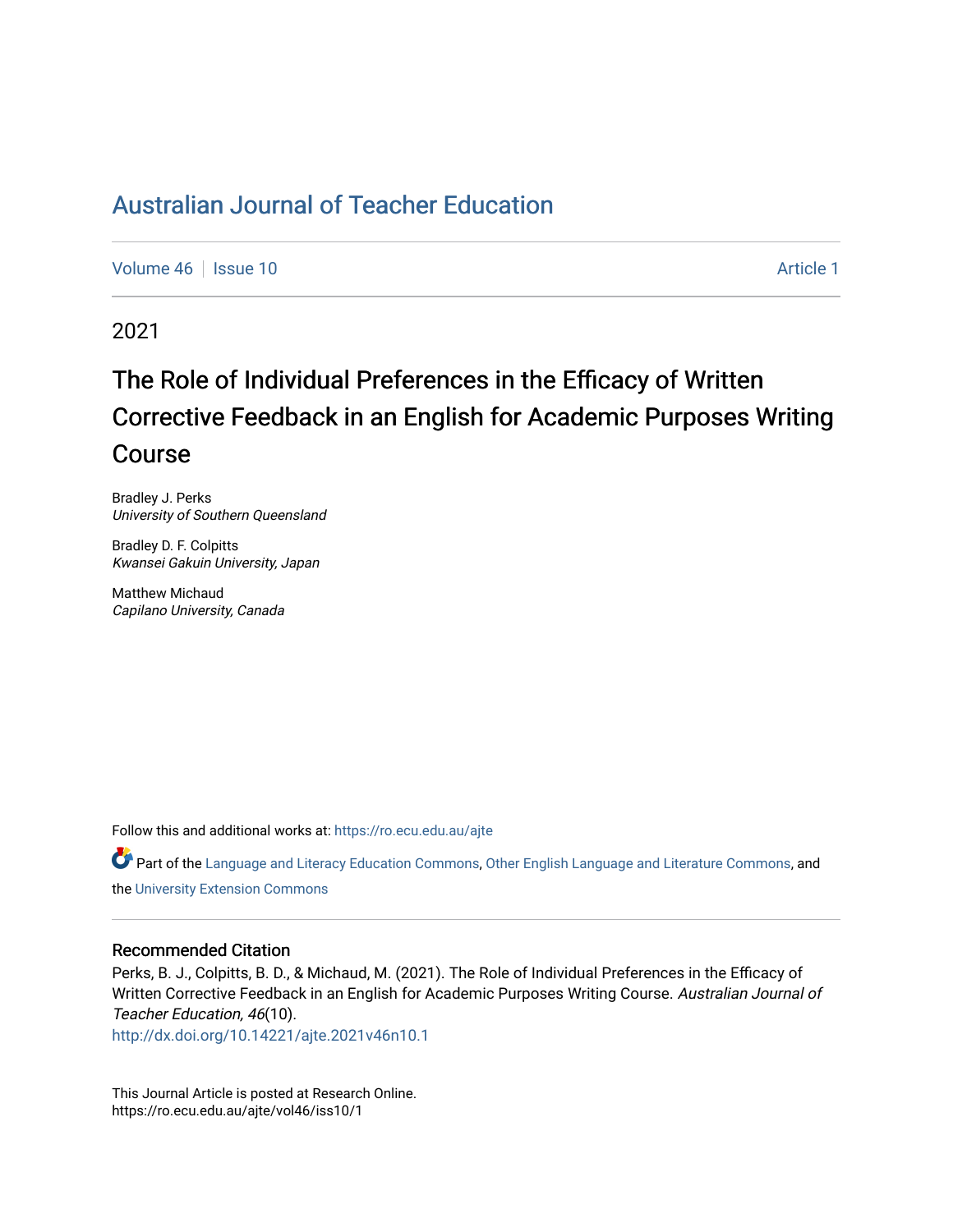# **The Role of Individual Preferences in the Efficacy of Written Corrective Feedback in an English for Academic Purposes Writing Course**

Bradley Joseph Perks University of Southern Queensland Bradley D. F. Colpitts Kwansei Gakuin University, Japan Matthew Michaud Capilano University, Canada

*Abstract: This study examined the effectiveness of written corrective and the role of individual differences (ID) in the uptake of the feedback. Data was taken from a nine-week, English as a foreign language (EFL) writing course from 101 intermediate (n=101) students at a private university in Kobe, Japan. Using an explanatory sequential mixed methods design, quantitative data was first collected concerning writing errors, followed by qualitative semi-structured interviews. Three classes were placed into either two treatment groups (direct and indirect) or a control group, and completed four writing tasks (pre-test, post-test and two delayed post-tests). The study found the two treatment groups showed significant improvements on local and global errors, whereas the control group did not. Additionally, the qualitative component elicited the influence of affective factors. The study adds to the body of literature addressing the impact of written corrective feedback, specifically on students' self-editing strategies.*

# **Introduction**

Student preferences for learning can affect attitude, anxiety, motivation, and their overall success. Individual preferences for receiving corrective feedback (CF) is a relatively underresearched phenomenon in the field of second language acquisition (SLA). The present study investigated how important learners' beliefs on written corrective feedback (WCF) are on their own acquisition of language and in particular, academic writing skills and grammatical accuracy. Early corrective feedback studies focused on which form was most effective, with researchers producing varying findings advancing either indirect (using error codes to draw attention to an error) or direct forms (explicit feedback which clearly identifies and explains the error) as being more effective (Chandler, 2003; Ferris, 2002; Kubota, 2001)(see Table 1).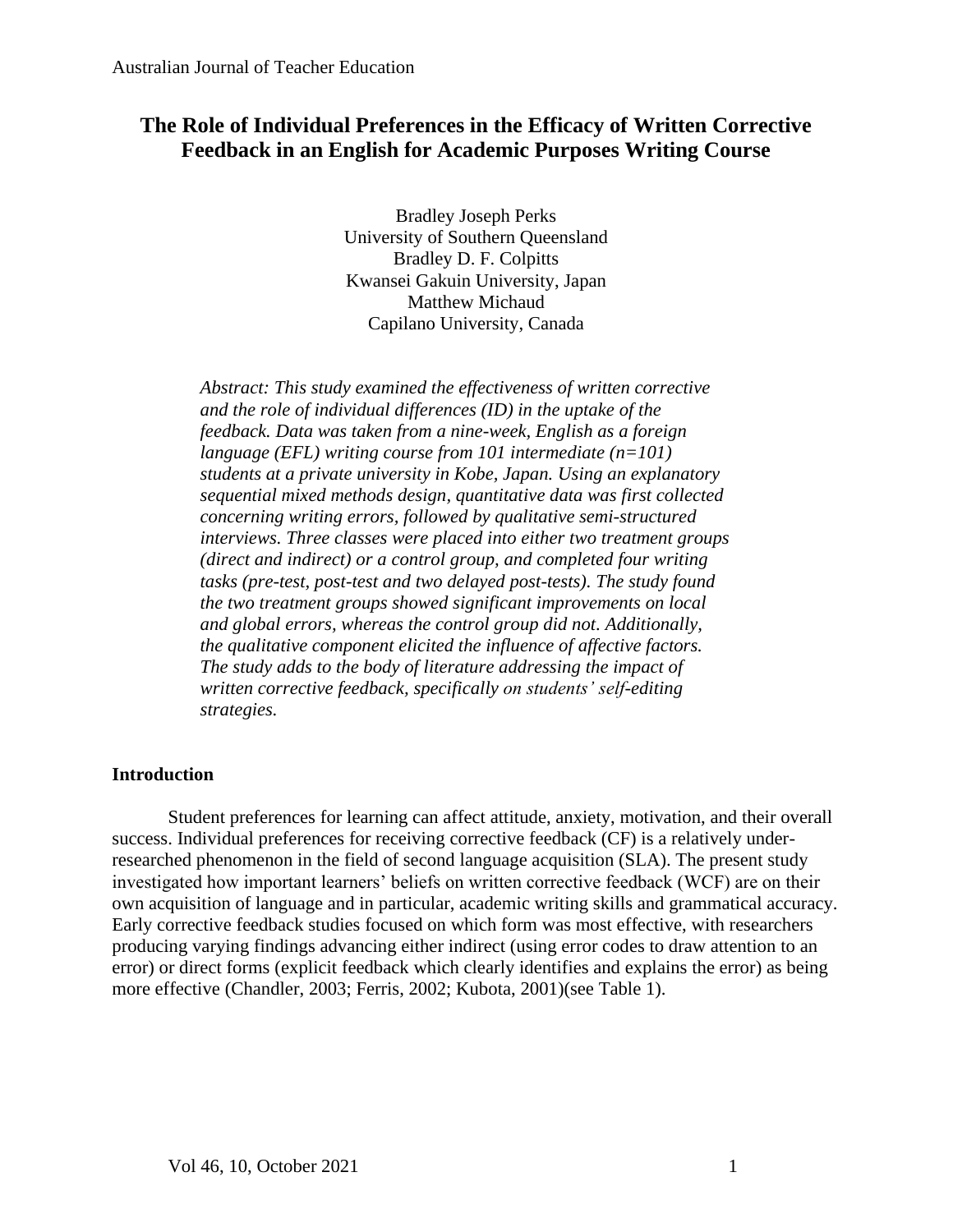1. Indirect WCF using VT Verb Tense error I never work [BP1] as a cashier until I get[BP2] a job there.

[BP1]VT [BP2]VT Direct WCF using VT Verb Tense error 2. I **had** never worked [BP1] as a cashier until I got[BP2] a job there

 $[BPI]$ work = worked  $[BP2]$ <del>get</del> = got

### **Table 1: Examples of Usages of Indirect and Direct WCF**

In contrast, more recent CF research places a greater focus on explaining the role of students' beliefs in determining the effectiveness of CF (Mahfoodh & Pandian, 2011; Rummel & Bitchener, 2015; Sheen, 2011). The overarching theory in this study is *individual difference* (ID), which is the premise that if a student believes that the type of feedback he/she is receiving is effective, then he/she may be more willing to engage with the feedback than a student who does not hold that belief (Sheen, 2011).

CF studies to date have mostly been either limited to quantitative group experimental studies examining which form of CF is more effective (Ellis, Loewen & Erlam, 2006; Ellis, 2012; Goo & Mackey, 2012; López et al., 2018; Shintani et al., 2014), or qualitative studies that explore students' thoughts on CF (Ferris, 2006; Hedgcock & Lefkowitz, 1994; Kulhavy & Stock, 1989; Mahfoodh & Pandian, 2011; Sheen, 2011). However, what is lacking is a clearly demonstrated correlation between learners who receive their preferred feedback type and produce an uptake in errors; in other words, whether the corrective feedback they receive produces a correct response in their writing. Uptake is operationalised in this study to measure the learners' reduction in writing errors after receiving corrective feedback (Lyster and Ranta, 1997).

The present study was undertaken at one private university near Kobe, Japan, and examined the impact of students' preferred type of CF on the improvement of their writing ability. The study examined three English as a Foreign Language (EFL) writing classes: one class which received its preferred treatment, one class which did not, and a third class which served as a control group and received no corrective feedback. Specifically, the study aimed to explain why receiving preferred CF during a treatment session increases uptake on targeted grammatical errors (verb tense, word order, word form, and correct usage of plural or singular just to name a few).

#### **Literature Review**

Research from a variety of SLA scholars highlights Japanese university students' difficulty in writing academic essays, underscoring the fact that these students often encounter difficulties in producing academic papers of the quality most study abroad destination universities demand (Nishigaki, Chujo, McGoldrick & Hasegawa, 2007; Takagi, 2001; Yasuda, 2014). Specifically, the problem is their inability to employ the conventions of academic writing and grammatical accuracy in English, even after years of EFL training. This is a trait they share with other learners across EFL in Asia (Gholami, Nejad, & Pour, 2014). Most SLA researchers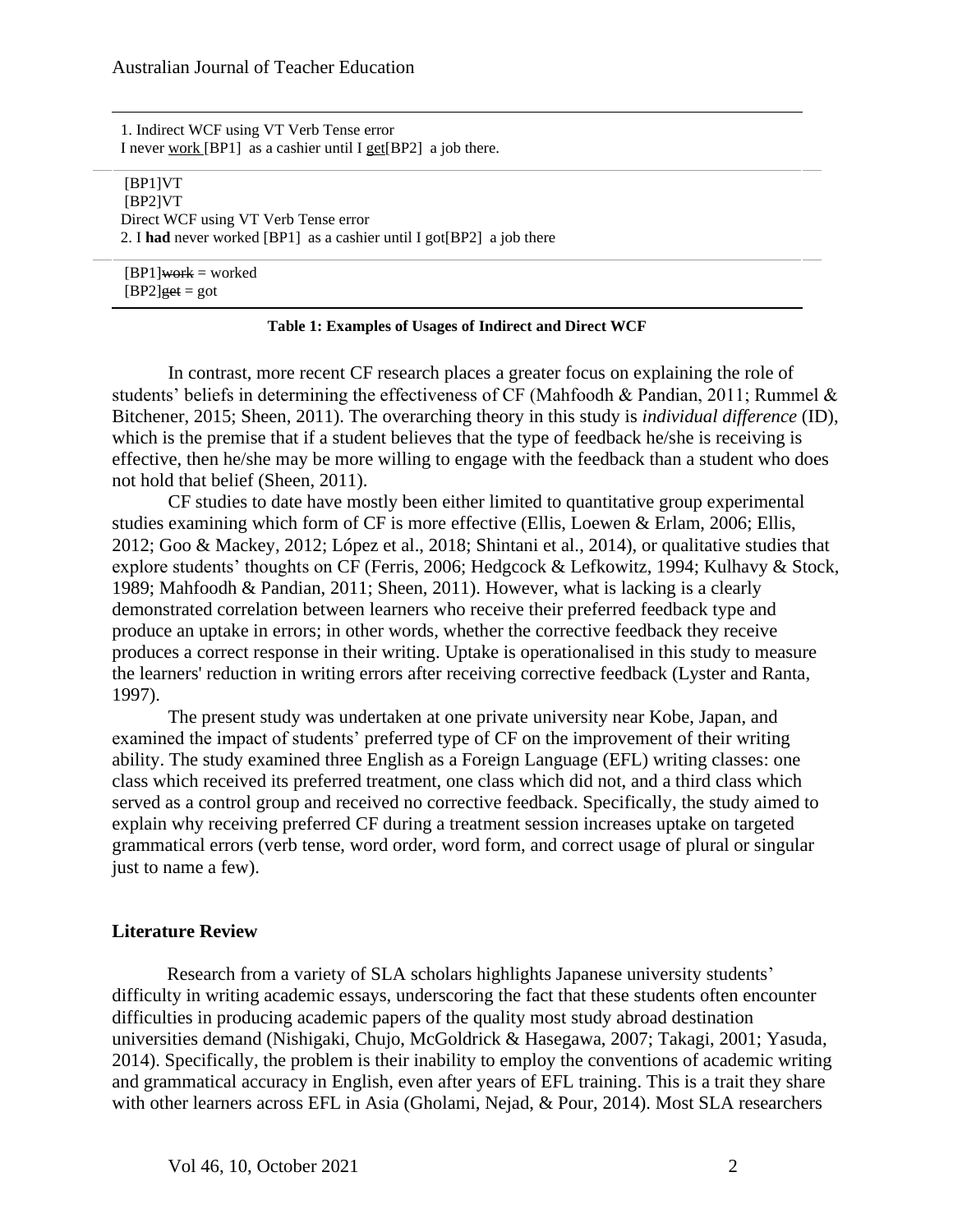agree that English grammar instruction and academic writing instruction is essential if EFL students are to achieve their educational writing goals in producing a university level writing composition (Baleghizadeh & Gordani, 2012). Despite CF being extensively researched in the context of EFL writing, theoretical questions remain as to its beneficial impact on second language (L2) learning and acquisition. The usefulness of CF in writing was initially questioned in Truscott's (2001) argument that the only value WCF could add to the SLA field is in identifying surface-level writing errors, such as spelling and punctuation, but not complex structural errors.

WCF is an instructional reaction to correct a learner's written errors in writing. This reaction to a learner's errors and the interaction undertaken to correct it are encompassed in the *interaction hypothesis* which posits that input, possibly in the form of WCF, will push students to modify their output in future productions (Hatch, 1978; Long, 1981; Lyster, Saito & Sato, 2013). To fully test this theory, studies need to measure output in the form of new writing compositions, not just revisions of the same paper, to test if the participants have fully integrated the WCF. Studies by Ferris (2006) and Ashwell (2000) found target groups improved accuracy after receiving written CF; however, the post-test in this study only measured revision rather than the writing of a new text. A limitation in the research to date is that there have only been a few recent studies including this vital element. A caveat to the interaction hypothesis is the cognitive processes of the learner noticing the input, comprehending the corrections, integrating, and producing correct output (Gass, 1988; Gass & Mackey, 2020). An interrelated theory, the *presearch availability theory* proposed by Kulhavy and Stock (1989) argued that feedback effectiveness is predicated on how much learners have to search for the answers themselves before feedback is given. This assertion was later corroborated by Shao (2015) who redefined it as *research availability*.

The mediating factor of students' reaction to WCF effectiveness is also a recent addition in studies in this field and needs to be explored further. Initially, Schmidt (1990) stated the amount of attention a learner gives to feedback may be affected by mediating cognitive, motivational, and affective factors, which are likely to have an impact on language acquisition. This was supported by Sheen's (2011) study, which was the first to observe students' ID when receiving CF. There is a need for a better understanding of this practice due to the difficulty Japanese university students experience in producing formal writing texts that conform to academic writing conventions. Previous research has not fully explained why ID in students is important in increasing academic writing accuracy.

Various attempts have tried to show a quantifiable link showing whether learners who receive their preferred feedback type produce an uptake in error reduction. Learners' aptitude and individual differences in WCF have been explored by Sheen (2011), and Hedgcock and Lefkowitz (1994). These studies produced non-conclusive findings as to whether learners' preference for certain types of feedback could affect their uptake. However, few or no studies have specifically investigated the effect of preferences on the uptake and retention of WCF, though several have indirectly found support for the idea that beliefs can affect students' use of WCF (Colpitts, 2016; Mahfoodh & Pandian, 2011; Storch & Wigglesworth, 2010). Rummel and Bitcherner's (2015) findings are the most conclusive findings to date indicating a causal relationship: students who received their preferred type of feedback demonstrated a quantifiable decrease in errors, however the study used a small sample size (*n*=42).

The present paper aims to provide insight exploring whether and to what degree receiving their preferred WCF influences Japanese, university EFL students' writing accuracy when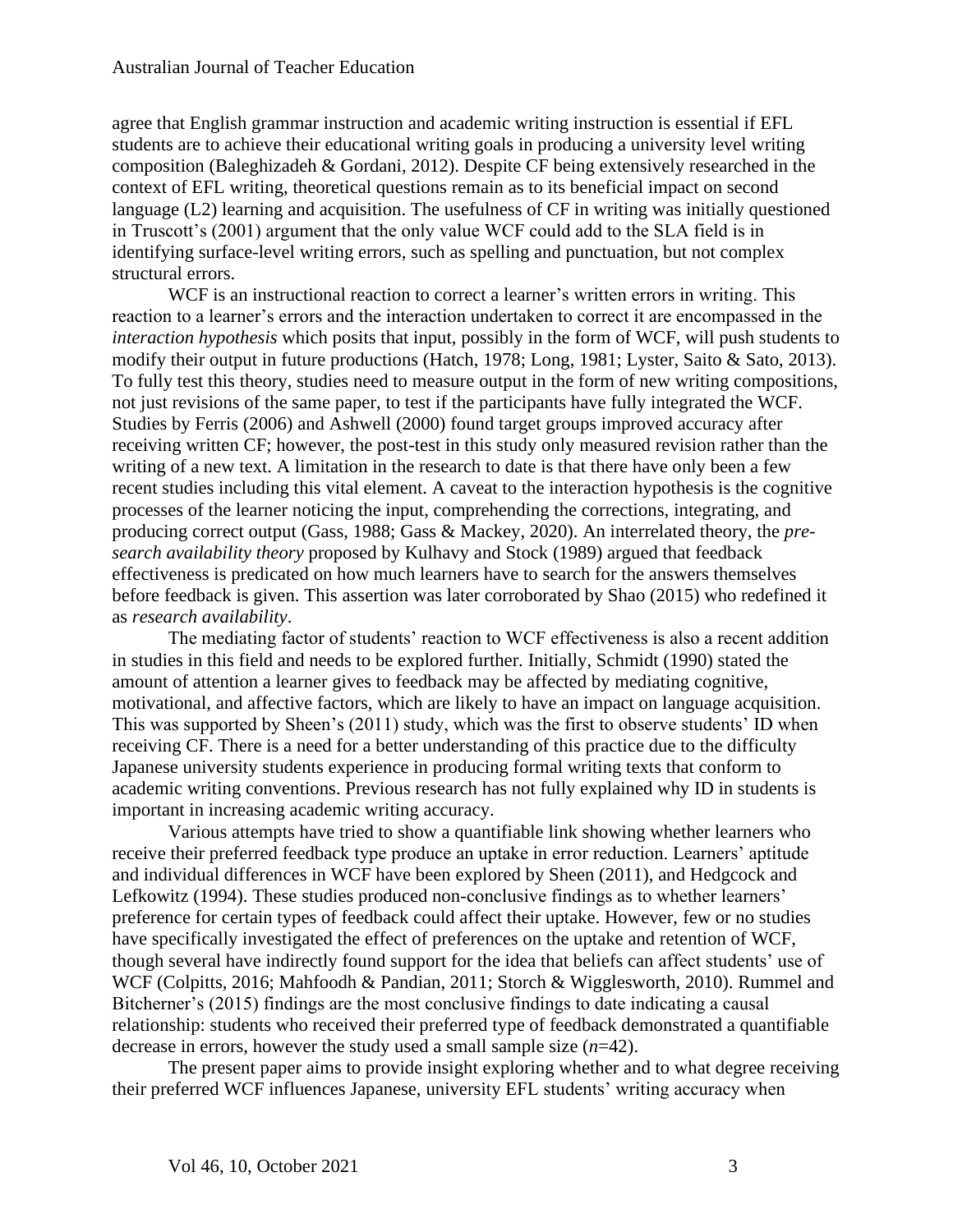revising their written work. The paper begins by outlining the framework of the study: the research questions, methodology, participants, research design, and sampling technique. The quantitative and qualitative instruments which were used are then described with reference to their intended roles in data collection. Following this, the authors explore the results of both data analyses, and how the two disparate data sets were integrated, as suggested in the literature (Creswell & Creswell, 2018; Creswell & Plano Clark, 2017; (Guetterman, Fetters, & Creswell, 2015). Finally, the implications of these results are detailed in the Discussion section, after which a brief conclusion is offered along with the study's limitations.

# **Research Questions**

The present study aims to address the following research questions:

- 1. How do students' preferences for a written corrective feedback type impact their writing accuracy?
- 2. Does receiving the preferred written corrective feedback affect writing accuracy? Arising from research question two, is one sub-research question:
- 2a. Which form of written corrective feedback is more effective over multiple writing tasks in terms of students' ability to self-edit in academic writing?

# **Study Significance**

It is evident that there is a need to resolve the inadequacies in the academic writing ability of Japanese EFL students. The current study examined the value of WCF and attempted to disprove the notion that ID has no impact on improving students' writing accuracy. This was measured by assessing how well the two treatment groups (direct and indirect) were able to significantly improve their linguistic accuracy on several grammatical items as compared to a control group. The intended aim of this study was not to add to the extensive literature on whether one type of written CF works in the long term, but rather to assess the effectiveness of WCF for developing students' self-editing strategies. The study also aimed to test Kulhavy's (1989) theory by providing one treatment group (indirect) with metalinguistic feedback codes to show students where and what type of error is present, without identifying the error. The direct group, by contrast, received explicit feedback on their errors.

# **Methodology**

The present study employed an explanatory sequential mixed methods design (ESMMD) in which a quantitative data collection phase was succeeded by a qualitative phase in order to provide greater understanding of the results of the first phase (Creswell & Plano-Clark, 2017). This design was chosen in consideration of a recent shift to move from quantitative studies to mixed methods studies in attempting to understand the effectiveness of WCF (Ferris, 2006; Mahfoodh & Pandian, 2011; Rummel & Bitchener, 2015; Sheen, 2011). An ESMMD is said to be "QUAN→qual" and is the most common approach found in Mixed Methods Research (MMR) studies (Teddlie & Yu, 2016).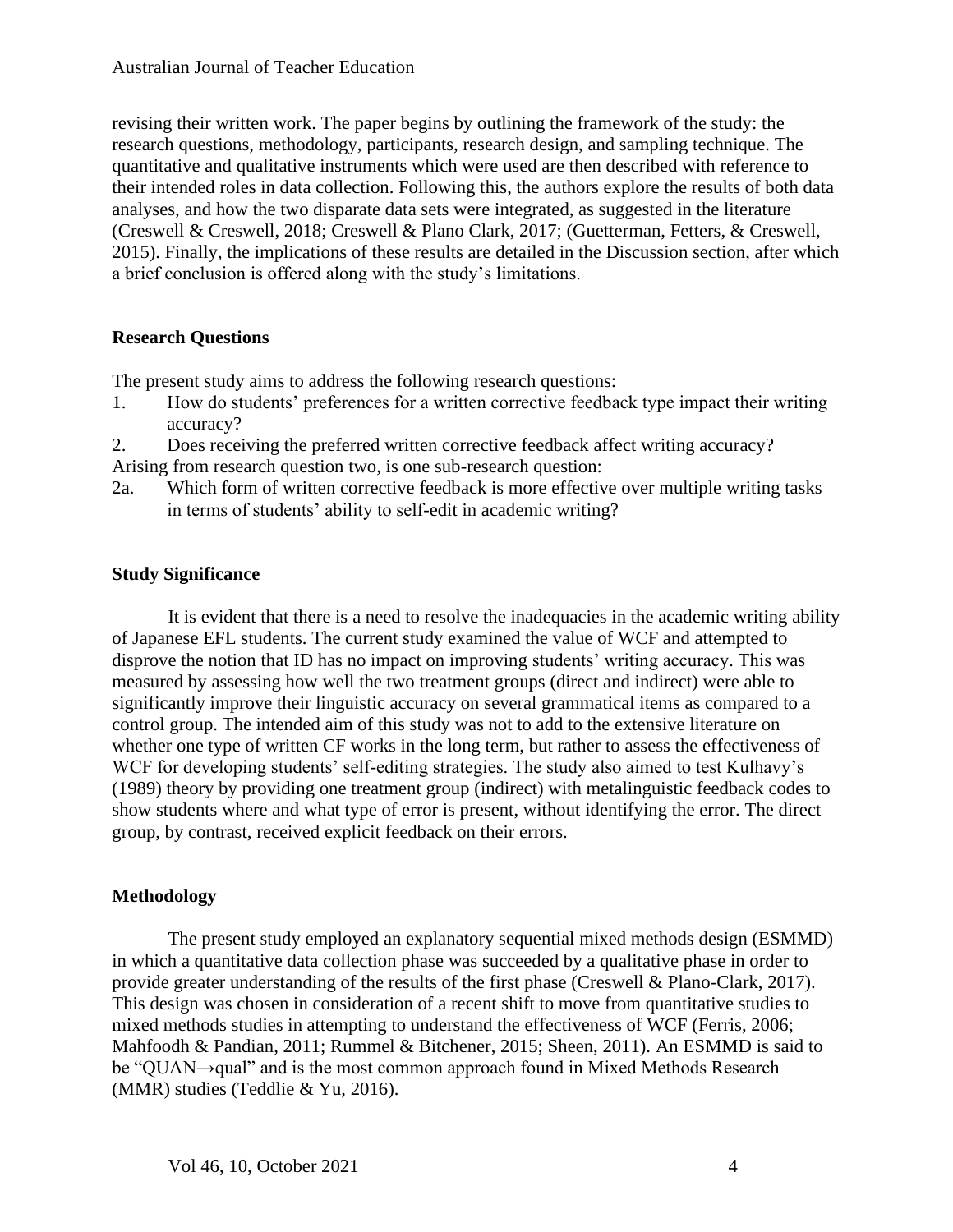#### **Research Participants & Sampling**

This study used a convenience sampling technique from five intact first year classes at a private university in Kobe, Japan. The classes consisted of 101 first year university students (*n*=101) for the quantitative phase of the study, all of whom consented to participation. The students were aged between 18 to 21, were economics majors, and were taking six to eight hours of English classes a week, with most being exposed to formal English instruction since junior high school. From the initial 101 students, 10 (*n*=10) volunteered to participate in the second phase of semi-structured QUAL interviews (four males and six females). Their opinions regarding the type of CF they received were elicited and compared.

Convenience sampling was determined to be the most appropriate for the present study. This is because it is a non-random sampling technique under which participants are selected for availability, accessibility, and or the willingness to volunteer (Dörnyei, 2007). It has been noted to be effective in establishing breadth (Etikan, 2016; Teddlie & Yu, 2016), which is consistent with the goals of the quantitative phase of the present study, and this form of sampling within a researcher's institution has been said to be the most common approach used in SLA studies (Dörnyei, 2007).

First year university students were selected to give the researchers information required to test writing conventions errors because they were less likely to have received university-level English academic writing instruction. Their regularly scheduled classes were accessible; thus, students were more willing to volunteer in the present study due to there being no additional time commitment required of them to participate in the treatment sessions. Moreover, random sampling would have required an additional time commitment from the participants, which could have restricted the participant numbers. Additionally, had participants left the experiment, it could have made the groups incomparable (Rosenthal & Rosnow, 2009).

However, non-random sampling has validity concerns, due to the possibility of differences between the groups affecting their comparability (Muijs, 2012). One means of addressing this issue is to choose subjects who meet some pre-established criteria (Seliger & Shohamy, 1989). The participants in the groups were thus matched alongside a range of variables, including university year, age, and previous English proficiency test scores (e.g., TOEIC, TOEFL, IELTS). As there is a lack of consensus on which type of CF is most effective, the application of different or no CF was not determined to be detrimental to the students' learning.

#### **Research Design**

A week prior to the pre-test the students were given information regarding the nature of the research in the participant consent form, specifically explaining the difference between direct and indirect feedback. Following this consent form, the students were given a questionnaire so as to find out about their written WCF beliefs. The students were randomly assigned into treatment groups regardless of whether they stated they preferred direct or indirect feedback, with some students receiving their preferred feedback type and others receiving a feedback option other than the one they selected. This was done with the aim of trying to determine if beliefs and preferences affect uptake.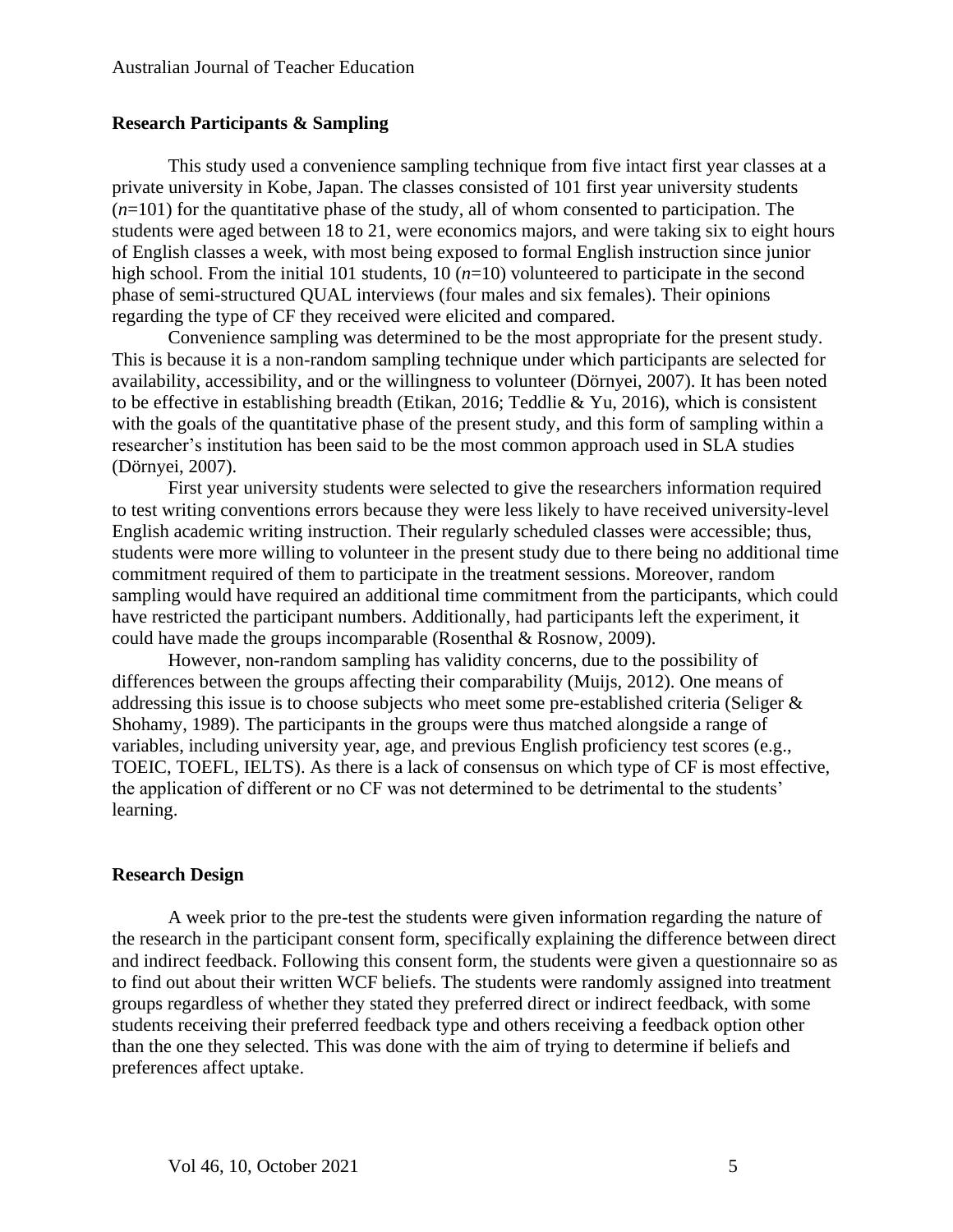Participants were randomly assigned to the indirect WCF group, direct WCF group, or a control group. The direct WCF treatment group only received direct feedback, the indirect WCF treatment group only received indirect feedback, and the control group received no feedback in response to errors committed. In the case of the direct group, the errors were identified on the student's writing tasks and the errors were corrected, the errors were also identified in the indirect group; however, no corrections were made, and the students were just provided with feedback from their instructor using metalinguistic codes (see Table 1). The codes used were: VT (verb tense), WF (word form), MW (missing word), WW (wrong word), ART (article), SVA (subjectverb agreement), SOBA (so, or, but, and), TS (topic sentence), and CS (concluding sentence). Experimental research was used to determine whether a specific treatment of WCF type influences uptake in writing accuracy outcome. The study determined how these groups scored on an uptake on writing errors. Using experimental treatment groups and a control group has proven value, reliability, and validity from previous corrective feedback research (Ellis, Sheen, Murakami & Takashima, 2008; Ferris, 2012; Perks, 2015, Rummel & Bitchner, 2015).

Uptake is central to corrective feedback studies, being used as the marker for effective corrective feedback / instruction. Uptake is used to refer to the repair rate of the student's response, in this study this was focused on writing forms of response in terms of a reduction of specific targeted grammatical errors and misuse of writing convention features in academic writing. Uptake was proven effective in this study if the students could accurately recognise and correct their writing after the teacher's correction, in other words recognise their verb tense error and then in subsequent writing tasks reduce or eliminate those targeted errors.

The treatment sessions consisted of four 150-200 word writing tasks, where either direct WCF or indirect WCF were given to respondents on 12 grammatical and content/organisation errors (see Appendix A). A group measurement of uptake on eliminating these errors was considered to be an indication of retention of WCF within the group.

# **Quantitative Instrument**

The study executed a pre-treatment sorting questionnaire to all the participants. This closed-ended questionnaire documented the participants' preference for either direct or indirect forms of written corrective feedback. It was an efficient tool in surveying a potentially large sample of 101 students (Somekh & Lewin, 2011), as opposed to conducting individual interviews. Regardless of the participants' chosen preference, they were given WCF based on group allocation, effectively sorting participants into either receiving or not receiving their preferred WCF. This data collection technique is suitable in analysing the independent variables of preferred WCF form and type of WCF received. A pre-treatment session Chi-square test determined if the participants were in their preferred WCF group. This test was appropriate for isolating the two correlating variables of preferred WCF type and receiving WCF type. The random sorting process was designed to yield a reasonable number of participants receiving and not receiving their preferred WCF type for further data analysis.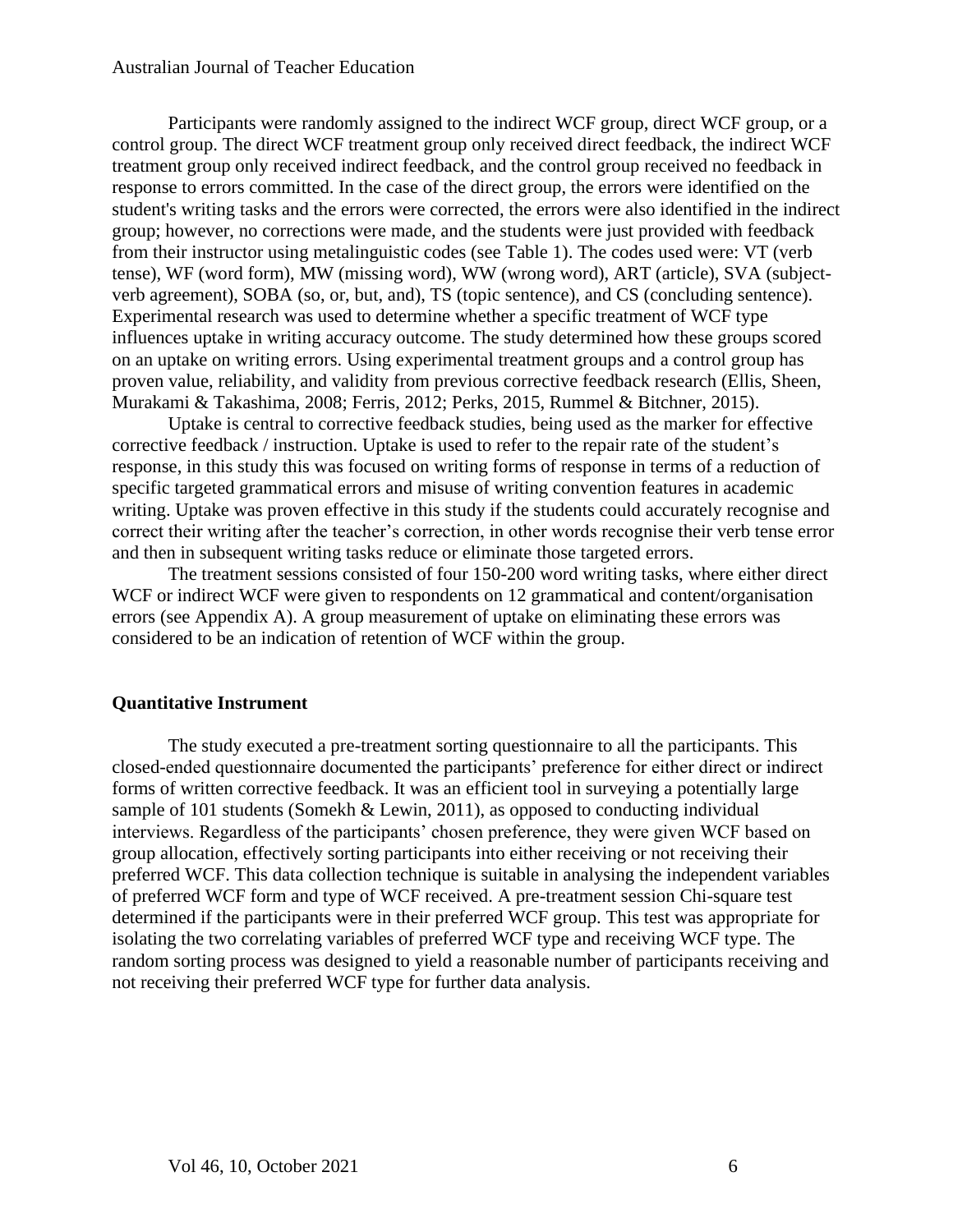# **Qualitative Instrument**

In the second phase of the study, semi-structured interviews were conducted to elicit students' views about the feedback they received during the study (Ferris, 2012; Rummel & Bitchner, 2015) and expound on the QUAN results. An interview guide was developed (Appendix B) in an attempt to enhance the quality of data elicited in this phase of the study prior to the interviews. The guide was piloted using a technique called expert assessment in which a qualitative expert was consulted regarding the development of the guide (Kallio et al., 2016).

All interviews were recorded and transcribed, and the researcher conducting the interviews took extensive field notes. This researcher was also a fluent English and Japanese speaker. While students were encouraged to choose either English or Japanese when answering questions, most responded in Japanese or mixing both languages. Questions were similarly asked in Japanese and English depending on the students' level of proficiency and comfort. Allowing research participants to answer in their native language is said to enhance the quality of data (Dörnyei & Taguchi, 2010).

An ESMMD requires that the participants in the qualitative phase have also completed the quantitative phase of the study. Thus, students from the initial pool of 101 were asked to volunteer to participate in the second phase of the study in return for a small honorarium. Ten students agreed to participate in the interviews. The composition of participants from each group was as follows: direct group (1 female/0 males), and indirect group (4 females/ 5 males). No students from the control group volunteered to participate.

### **Results Quantitative Analysis**

In order to answer Research Question 2, exploring the relationship between students' beliefs about written CF and their performance after receiving written CF that either matched or did not match their beliefs needed to be investigated. As previously mentioned at the beginning of the study, students were asked their preference which type of feedback they preferred and which type of feedback they would like to receive in a writing class. Table 2 contrasts students' preferred feedback type with the treatment group they were designated. From the outset it is evident that most students preferred direct feedback, and as a result most of the participants in the indirect group were in their non-preferred group. Explaining ID in WCF in this study was possible because some participants were not in their preferred WCF treatment group.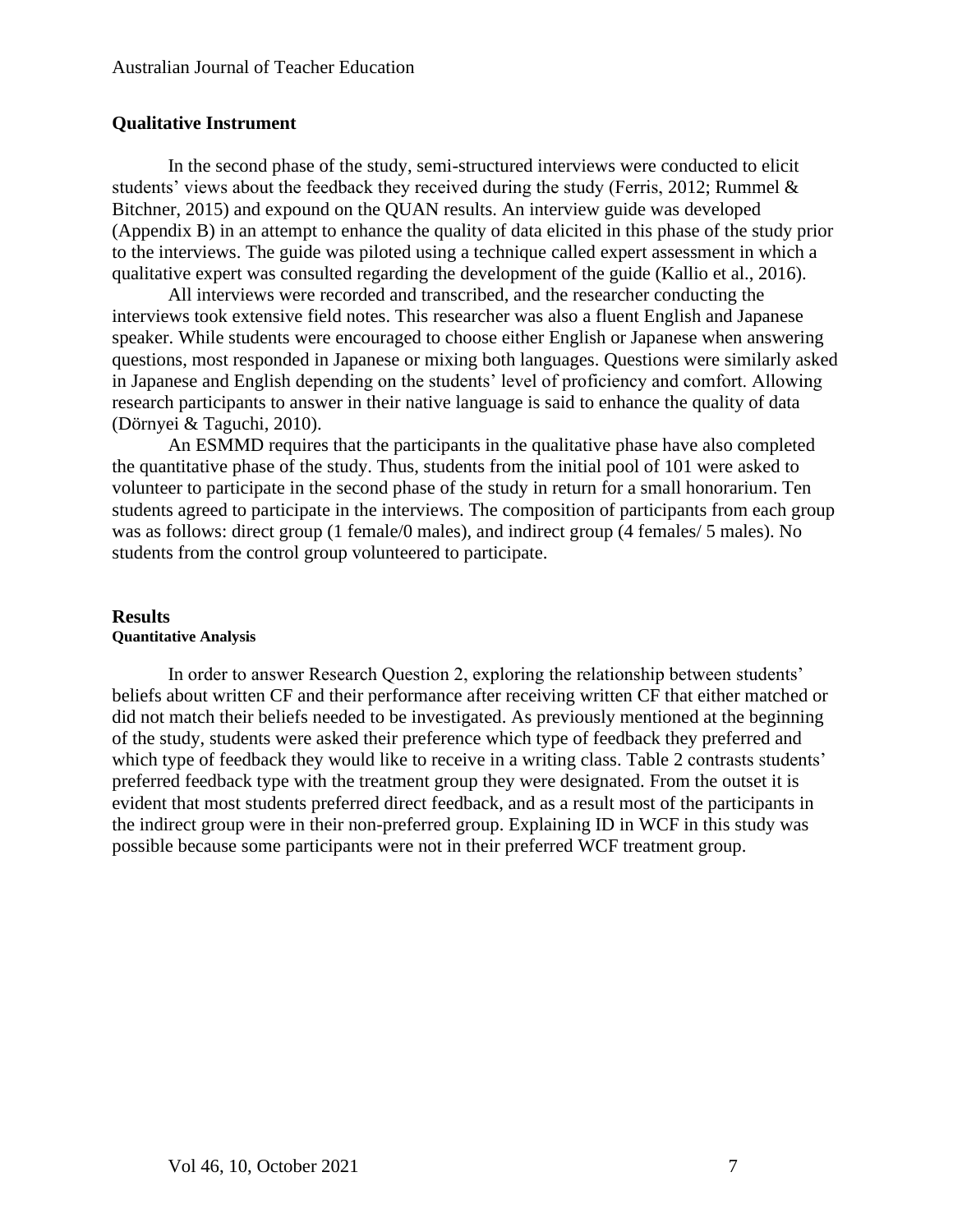|                     |          | <b>Preferred Group</b> |                 |                |              |
|---------------------|----------|------------------------|-----------------|----------------|--------------|
|                     |          | <b>Direct</b>          | <b>Indirect</b> | <b>Control</b> | <b>Total</b> |
| Designated<br>Group | Direct   | 29                     | 7               | 6              | 42           |
|                     | Indirect | 42                     | 11              | 6              | 59           |
|                     | Total    | 71                     | 18              | 12             | 101          |

**Table 2: Designated Group and Preferred Group Crosstabulation**

In the direct group, 85% of students were in their preferred group and 15% were not. The indirect group was skewed in the opposite direction, with 43 students or 81% of the students not being allocated to their preferred WCF group, and 11 or 19% receiving their preferred WCF. Additionally, 12 students were in the control group. The finding for students' WCF preference towards direct forms of feedback is consistent with other researchers' findings in this area (Ellis et al., 2008; Lee, 2008; Ferris, 2010; Westmacott, 2017). This likely reflects Japanese EFL learners preference for having their errors corrected more explicitly (Motlagh, 2015). This could be due to the common way in which foreign languages are taught in Japan, which extols the importance of grammar instruction and error aversion. It seems that students who are accustomed to a teacher-centered environment express a preference for having their errors corrected directly by the teacher, who is seen as the source of knowledge.

In the present study, gains were recorded in student writing accuracy, not just on spelling errors or discrete grammatical errors, but complex grammatical errors referring to meaning and sentence structure. These findings contradict Truscott's (2001) theory on the usefulness of corrective feedback in writing that argues that the only value of written CF in SLA is in identifying basic writing errors such as spelling but not complex grammatical errors. That students were able to identify more complex error types is demonstrated in Table 3. Table 3 identifies the frequency of different kinds of errors committed (e.g.,  $VT = Verb$  Tense; see full list in appendix A) by each group in the pre-test, post-test, first delayed post-test, and second delayed post-test.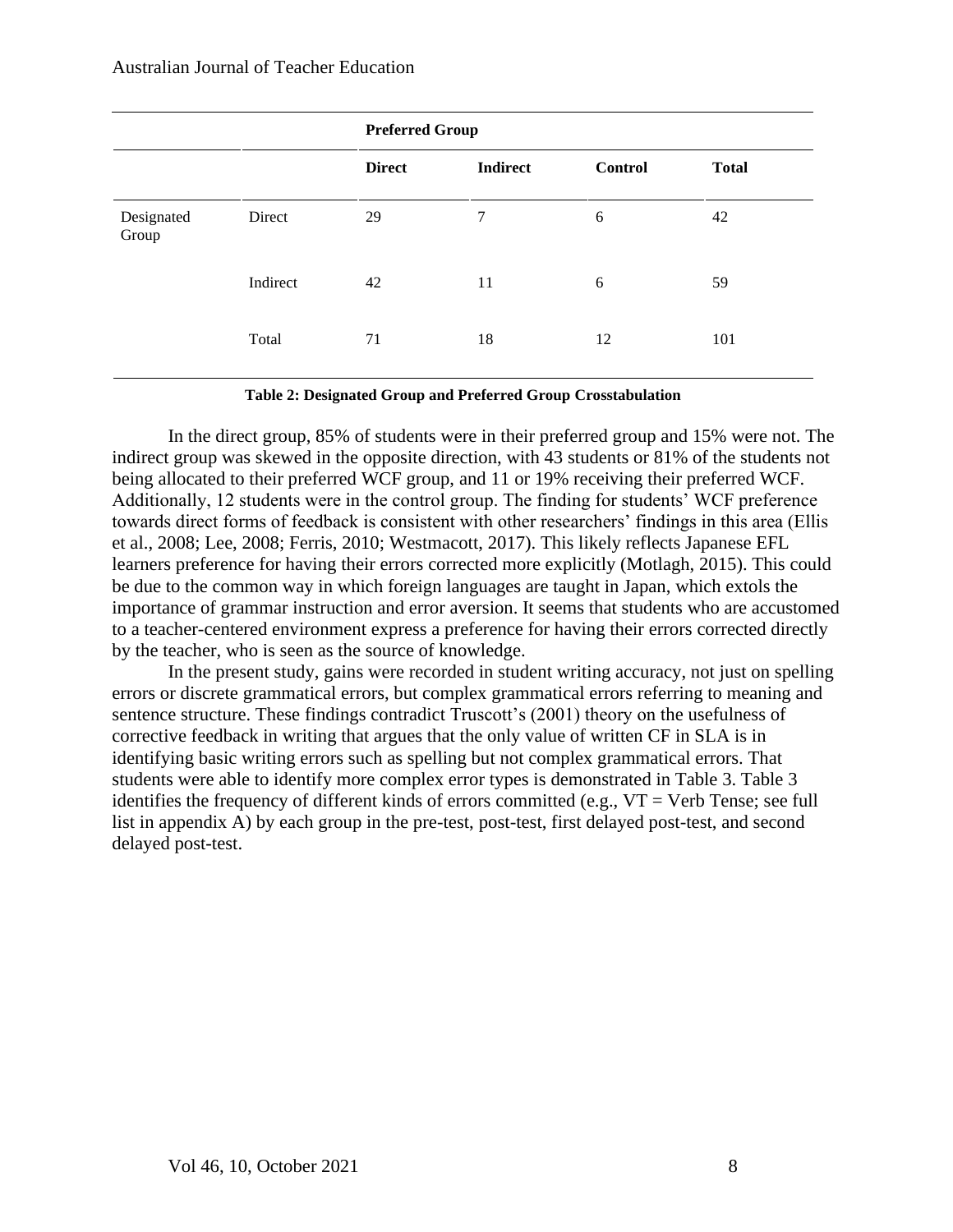|             |                  |                  | <b>Direct</b>    |                  |                  |                  | <b>Indirect</b>  |                 |                  |                 | <b>Control</b>   |                  |
|-------------|------------------|------------------|------------------|------------------|------------------|------------------|------------------|-----------------|------------------|-----------------|------------------|------------------|
|             | T <sub>1</sub> D | T <sub>1F</sub>  | T <sub>2</sub> D | T <sub>2F</sub>  | T <sub>1</sub> D | T1F              | T <sub>2</sub> D | T <sub>2F</sub> | T <sub>1</sub> D | T <sub>1F</sub> | T <sub>2</sub> D | $T2F^*$          |
| $VT**$      | 27               | 14               | 40               | 18               | 50               | 16               | 45               | 24              | 17               | 15              | 13               | 10               |
| WF          | 16               | 9                | 36               | 17               | 55               | 14               | 50               | 20              | 30               | 24              | $\,8\,$          | $\,8\,$          |
| <b>WW</b>   | 46               | 18               | 55               | 20               | 105              | 24               | 75               | 32              | 45               | 39              | 20               | 20               |
| <b>MW</b>   | 31               | 15               | 50               | 24               | 95               | 26               | 50               | 23              | 32               | 29              | 20               | 20               |
| <b>ART</b>  | 15               | 10               | 35               | 17               | 40               | 16               | 35               | 15              | 14               | 11              | 5                | $\sqrt{5}$       |
| <b>SVA</b>  | 6                | $\overline{2}$   | 12               | 6                | 22               | $\boldsymbol{7}$ | 15               | $\tau$          | 6                | $\overline{4}$  | $\overline{4}$   | $\overline{2}$   |
| <b>SOBA</b> | $\tau$           | 2                | 10               | 3                | 45               | 19               | 35               | 14              | $\,8\,$          | $\sqrt{6}$      | 6                | $\boldsymbol{0}$ |
| <b>TS</b>   | 9                | $\overline{4}$   | 14               | 5                | 10               | $\mathbf{1}$     | 20               | 9               | $\overline{4}$   | 3               | $\mathfrak{2}$   | $\mathbf{0}$     |
| <b>CS</b>   | $\boldsymbol{6}$ | $\boldsymbol{6}$ | 16               | $\boldsymbol{6}$ | 16               | $\overline{c}$   | 15               | $\tau$          | 10               | 9               | 1                | $\boldsymbol{0}$ |

\*Delayed Pre-Test 1 (T1D), Final Post-Test 1 (T1F), Delayed Post-Test 2 (T2D), and Final Post-Test 2 (T2F) \*\*T - Verb Tense, WF - Word Form, WW - Wrong Word, MW - Missing Word, ART - Article, SVA - Subject/Verb Agreement, SOBA - So, Or, But, And, TS - Topic Sentence, CS - Concluding Sentence

#### **Table 3: Comparison of Frequency of Error Types by Treatment Group**

Regarding the errors found in the students' writing samples, the researchers found a high concentration of errors in the following areas: verb tense, wrong word, missing word, and articles. Across the three groups, a high number of verb tense errors were found that may be attributed to the intermediate level of the students. Verb tense, wrong word choice, and missing word errors are most common among EFL learners, and this is more relevant among Japanese university students as they do not get enough practice when it comes to writing paragraphs and essays (Asaoka & Usui, 2003). Despite this, word form errors were considerably lower than other error groups. This could possibly be attributed to the focus on these errors that occurs in many English language classes in Japan. Subsequently, the noticeably large error counts regarding articles could be due to the fact that the Japanese language lacks articles and as a result, Japanese students often have difficulties with article usage (Asaoka & Usui, 2003).

Again, the pre-test and post-test scores represent drafts and finals of the same essay. This was operationalized in the study to test the interaction hypothesis. Furthermore, to fully test this theory this study measured output in the form of new writing compositions in the delayed post and delayed post-test two, not just revisions of the same paper, to test if the participants have fully integrated the WCF. Similar studies found target groups improved accuracy after receiving written CF (Ashwell, 2000; Ferris, 2006); however, the post-test in these studies only measured revision rather than the writing of a new text. Including a measurement on a new writing composition in uptake can assess the efficacy of WCF for developing students' self-editing strategies. To this effect, the pre-tests and post-tests aimed to answer the research question 2a: Which form of written corrective feedback is more effective over multiple writing tasks in terms of students' ability to self-edit in academic writing?

Descriptive statistics were calculated on the two treatment groups to address this question. The percentages reflect correct performance on the writing test task, which is 100% of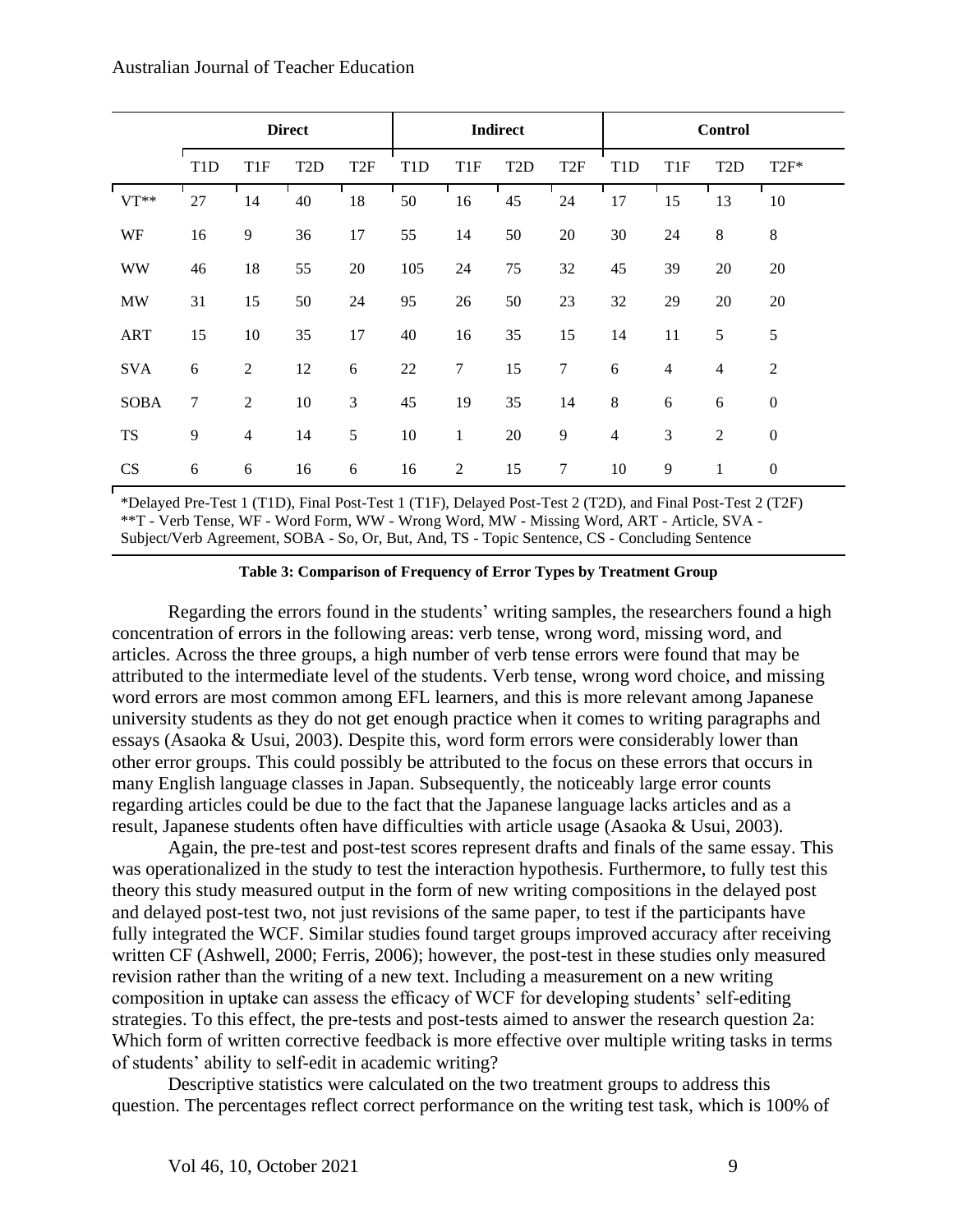the total test. The scores are the percentages reflecting correct performance on the target structures and measuring accuracy over the 12 target errors on the four writing tasks. Differences between groups were also calculated. Table 4 displays the number of errors committed by each treatment group in each of the four assigned writing tasks.

| Group    | $\boldsymbol{n}$ | <b>Pre-test</b> |      | Post-test |      | <b>Delayed Post-test 1</b> |      |      | <b>Delayed Post-test 2</b> |
|----------|------------------|-----------------|------|-----------|------|----------------------------|------|------|----------------------------|
|          |                  | Mean            | SD   | Mean      | SD   | Mean                       | SD   | Mean | <u>SD</u>                  |
| Direct   | 36               | 10.31           | 1.51 | 5         | 1.15 | 7.06                       | 1.41 | 4.58 | 1.98                       |
| Indirect | 55               | 9.57            | 1.32 | 3.94      | 1.26 | 8.24                       | 8.34 | 3.84 | 4.00                       |
| Control  | 28               | 9.36            | 4.01 | 10.57     | 4.38 | 7.25                       | 2.70 | 6.54 | 2.10                       |

**Table 4: Mean and Standard Deviation (SD) of Errors by Group Per Task**

As can be seen in Table 4, the mean percentages on errors (see Table 3 for error types) at four testing periods—one pre-test and three post-test—were calculated separately for each of the three groups. The indirect group recorded the lowest number of errors committed in the delayed post-test two, which suggests that this form of WCF resulted in the highest amount of uptake overall. Curiously though, despite outperforming the other groups overall, the direct and control groups outperformed the indirect group in the first delayed post-test. The regression among the indirect group in the first delayed post-test may be a point for greater examination in future studies.

#### **Qualitative Analysis**

Students from all three treatment groups were invited to participate in the second phase of data collection, by offering their thoughts on the WCF process. Students' responses were gathered and analyzed holistically. The interviewer analysed the data using two-cycle qualitative coding (Saldaña, 2015). Respondents' answers were first examined, and emergent themes were coded. Another of the researchers then checked the data codes to ensure they accurately addressed the main themes that appeared in the data. These codes were then refined and narrowed by the research team. This process was done to achieve inter-rater reliability, thus enhancing the rigour of the study and to provide the researchers with a "more attuned perspective" (Saldaña, 2015, p. 11).

Five themes emerged from the QUAL portion of the research: 1. benefits of engaging in WCF; 2. perceptions of difficulty with WCF and English writing; 3. commitment to study outside of class; 4. feelings of nervousness regarding receiving feedback; and 5. students' previous learning experiences and its impact on their expectations. The first theme encompassed similar benefits students perceived in the process of engaging in WCF. The second theme covered students' self-assessed deficiencies in English writing and reasons for this. The third theme related to the amount of time and effort students put into understanding the feedback they were given, and into correctly revising their mistakes. The fourth theme concerned how the process of engaging in WCF made students feel. Finally, the fifth theme identified trends in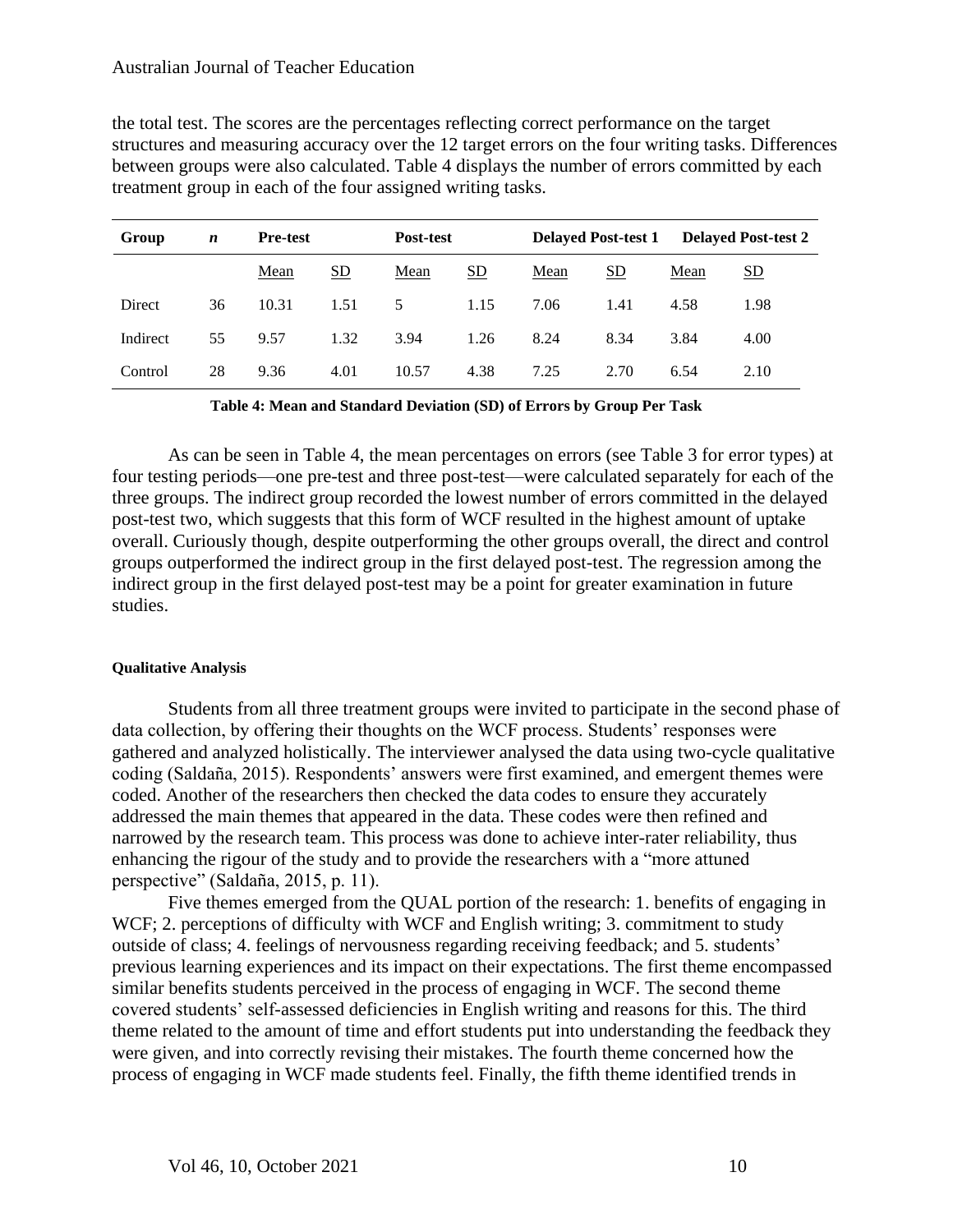| students' previous writing experience and how that impacted their expectations of the teacher |  |  |  |
|-----------------------------------------------------------------------------------------------|--|--|--|
| and the feedback. The themes are detailed in Table 5.                                         |  |  |  |

|    | Theme                                                                               | # of Respondents<br><b>Elicited From</b> | Key Factors (# of Instances in Data)                                                                                                                              |
|----|-------------------------------------------------------------------------------------|------------------------------------------|-------------------------------------------------------------------------------------------------------------------------------------------------------------------|
| 1. | Benefits of engaging in WCF                                                         | 8                                        | Perceived decrease in number of mistakes (8).<br>Improvement in surface-level errors (4).<br>Improvement in global writing skills (5).                            |
| 2. | Perceptions of difficulty with<br>WCF and English writing                           | 7                                        | Difficulty in giving WCF (6).<br>Found activity fun $(2)$ and rewarding $(1)$ .                                                                                   |
| 3. | Commitment to study outside of<br>class                                             | 6                                        | 30 minutes - 1 hour of revisions outside of<br>class $(2)$ .<br>Little to no work outside of class (2).<br>Unaccustomed to homework (1).                          |
| 4. | Feelings of nervousness regarding<br>receiving feedback                             | 7                                        | Did not feel nervous about receiving WCF (7).<br>Did feel nervous (2): wants Japanese language<br>$\bullet$<br>support $(1)$ ; lacks computer proficiency $(1)$ . |
| 5. | Students' previous learning<br>experiences and its impact on<br>their expectations. | 6                                        | More relaxed atmosphere than high school<br>English classes (2).<br>Want Japanese language support (2).<br>CF helps understand mistakes (2).                      |

**Table 5: Emergent Themes in Student Interview Data**

Eight of the 10 students made explicit reference to the benefits of WCF. Among them, the most common response was that they perceived a decrease in the number of mistakes they made. While four of those students noted an improvement in surface level-errors, such as spelling and grammar, five commented that they had made improvements in deeper writing skills. Among these improved skills, was the ability to better structure sentences and paragraphs, a greater capacity to gather and order their ideas in written English, and proficiency in expressing themselves more clearly using simpler words. One student commented that she did not feel that the number of mistakes she made had decreased.

Seven students also discussed their own perceived inadequacies when writing in English. Six of the 10 students expressly stated they found the process of conducting WCF from somewhat to very difficult, while two found it not so difficult. The most common reason for this appeared to be a lack of experience with WCF and English writing in general. However, two students noted that they found the activity fun and although one said though she found the process difficult, she also felt it was rewarding when she was able to fix her own mistakes. Six of the students commented on the amount of time and effort they committed to completing their assignments outside of class. Two students reported doing 30 minutes to an hour of revision, while another two reported doing little to none. One student also commented that he was unaccustomed to doing homework. One student challenged the trend, simply reporting that she did a lot of extra work related to the WCF at home.

The fourth theme identified by the researchers was students' feelings about engaging in the process of WCF. Seven of the respondents did not report feeling nervous about the process of WCF and although two did report feeling nervous when receiving peer review, the process did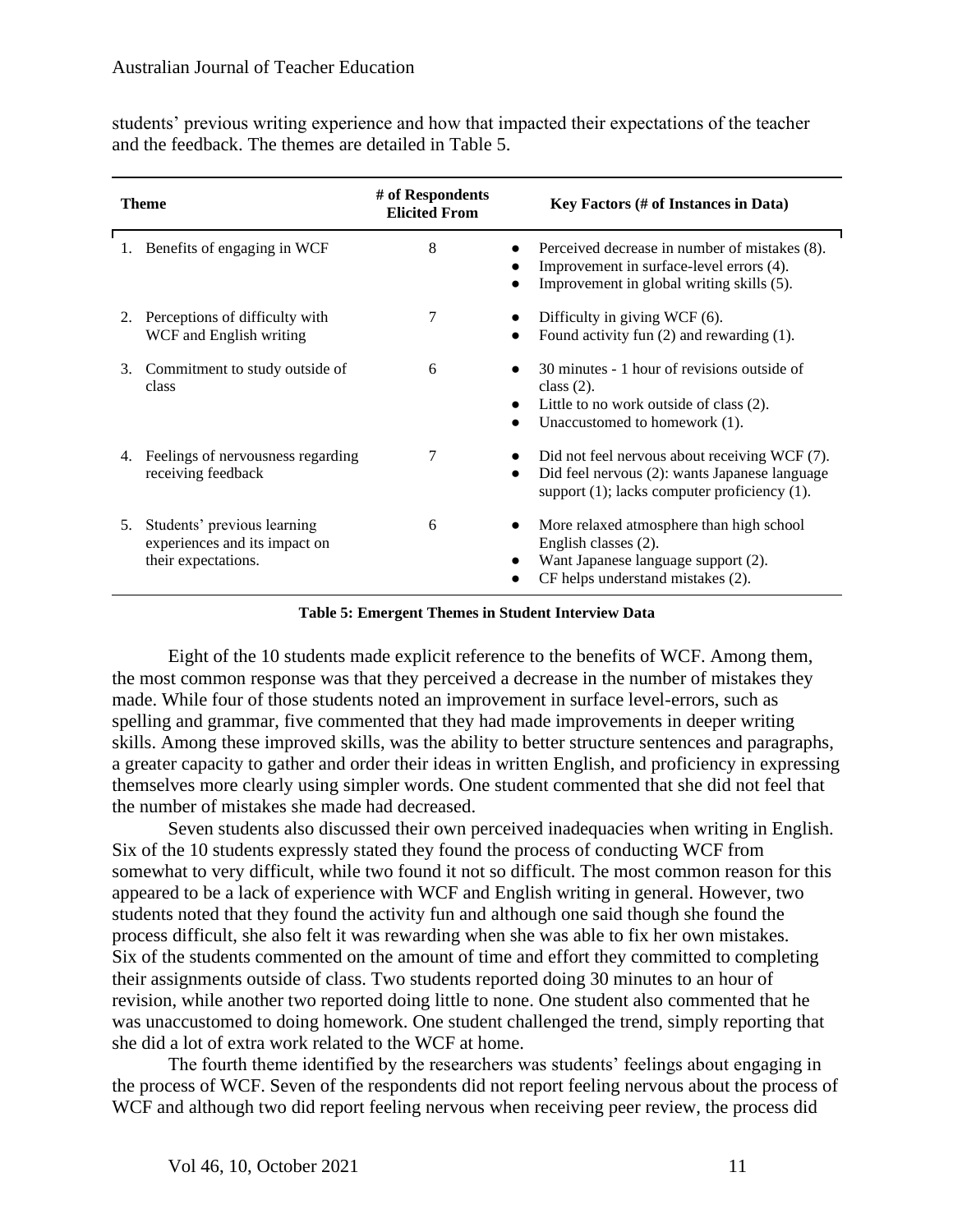not interfere with the majority of students when it came to engaging in WCF. Of the two that did feel nervous, one reported that more difficult points should have been explained in Japanese, while the other cited a lack of computer proficiency as his reason for feeling uncomfortable with WCF.

The final salient theme revolved around students' previous learning experiences in English classrooms and how that impacted their expectations. Six of the 10 students made some reference to this. Cultural variations in teaching style seemed to emerge, as students noted that they had not participated in this kind of activity in high school. Two students commented that their English teacher (who is Australian) was not as strict as their Japanese English teachers. While the students did not elaborate in detail, they did mention that the class had a more relaxed atmosphere and that they were unaccustomed to receiving feedback on writing. This might suggest differing teaching styles that affect the differing learning practices and pedagogical approaches of the Japanese and Australian education systems. Two students also stated they had wished some difficult points had been explained in Japanese, though the contrary opinion—that the teacher using only English pushed the students to speak and listen in English—was also expressed. Another two students noted that receiving CF helped them understand mistakes, which they said had been lacking in previous English classes. The cultural and pedagogical legacies left from students' previous learning experiences may connect to their ID.

# **Discussion**

This study's findings add to a growing body of recent written CF research which found that written CF can lead to improved accuracy regarding certain linguistic features (Bitchener, 2008; Mahfoodh & Pandian, 2011; Sheen, 2011). In the present study, students showed improvements from the pre-test to the first delayed post-test. Significant gains were also seen on the second delayed post-test. This seems to indicate that students who received written CF were able to benefit from the feedback provided, even after several weeks. With the treatment (direct and indirect) groups recording a higher reduction in errors and a capacity to significantly improve their linguistic accuracy on twelve grammatical items. This rejects the null hypnosis that there is no significant difference between specified groups. The control group did not improve to the same extent as the treatment groups, and this indicates that the improvement of the feedback groups was not just the result of practice or exposure to the language from other sources. The study further demonstrated a correlational link between learners receiving their preferred feedback type and an uptake in errors. Students were asked whether or not they received their preferred treatment in a follow-up survey, and this was contrasted with their reduction in targeted errors. The results are displayed below in Table 6.

|                                | Received the type of feedback<br>they believed to be most helpful | Did not receive the type of feedback<br>they believed to be most helpful |
|--------------------------------|-------------------------------------------------------------------|--------------------------------------------------------------------------|
| Reduced targeted errors        | 67                                                                |                                                                          |
| Did not reduce targeted errors | 14                                                                |                                                                          |

| Table 6: Students Able to Eliminate Errors on Writing Task 4 |  |
|--------------------------------------------------------------|--|
|                                                              |  |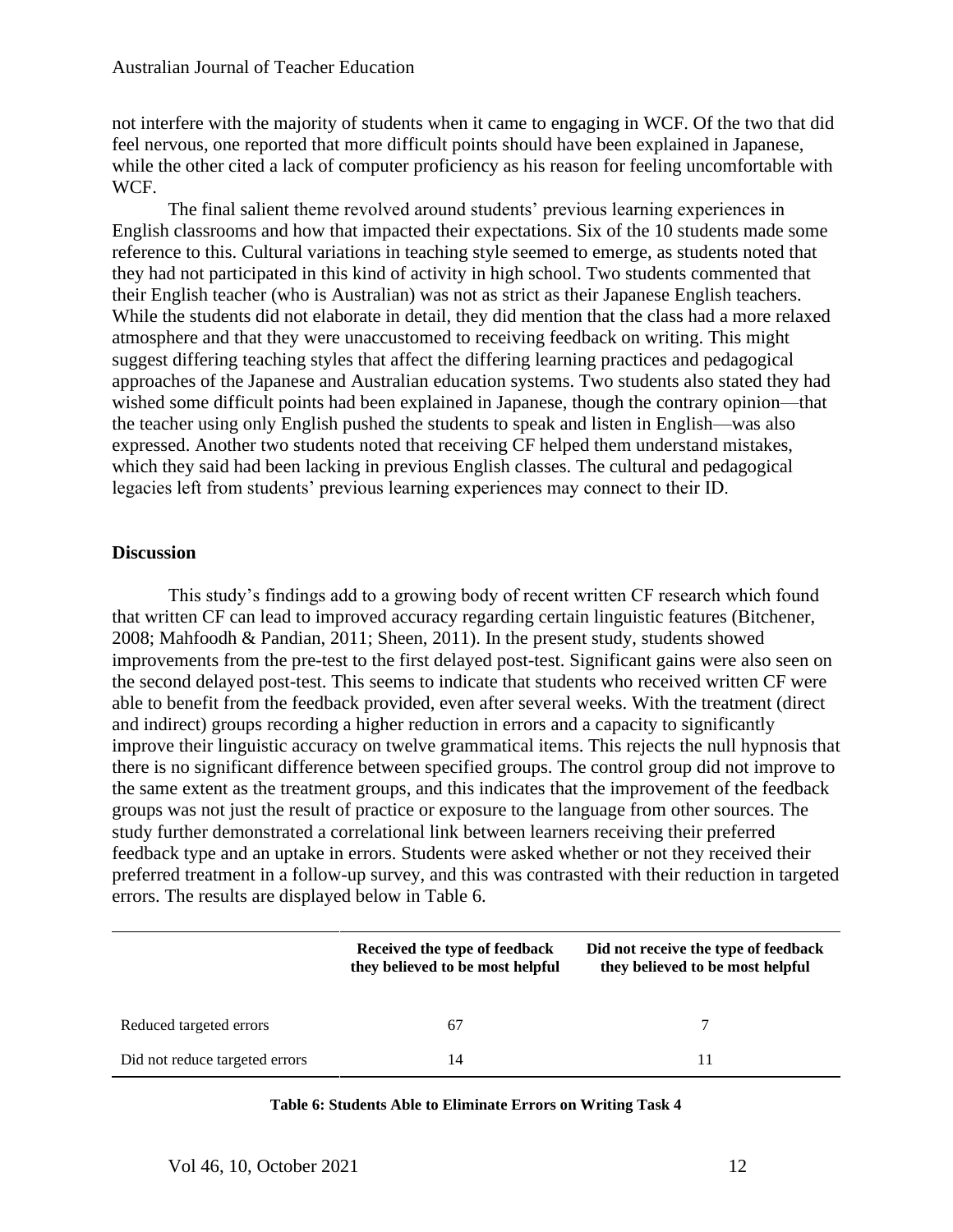This finding answers the second research question proposed in this study. RQ2 Does receiving the preferred written corrective feedback affect writing accuracy? Similar findings were found in Rummel & Bitchener's (2015) study and were the most conclusive findings to date indicating a causal relationship: students who received their preferred type of feedback showed a significant decrease in errors in a quantifiable measure of uptake. The present study, however, provides evidence to support these results with a much larger sample size.

Regarding research question 2 examining the effect of beliefs on WCF, this study added to the emerging area in this field that beliefs regarding the type of feedback that is most effective and helpful for the future influenced the Japanese participants' uptake of the written CF they received. Most of the students who received the type of feedback that they believed to be most effective were able to eliminate the targeted error category from their writing while the other students were not. Such results support the findings of other studies which showed learners who did not believe the feedback they received to be effective were reluctant to use it in their revisions and future writing (Rummel & Bitchener, 2015; Storch & Wigglesworth, 2010).

This study produced more conclusive findings in that 67 of 81 learners' preferences for certain types of feedback affected their uptake. This supports the idea that beliefs can affect students' use of WCF, as proposed by (Mahfoodh & Pandian, 2011; Storch & Wigglesworth, 2010). The results demonstrate a correlation between Japanese students' preference for having their errors corrected more explicitly and the teacher-centered atmosphere they experienced throughout much of their education. The findings support the notion of the interaction hypothesis in that the treatment given pushed students to adjust their output in subsequent writing tasks. The interviews corroborate these findings, with the majority of students noting that engaging in this kind of iterative writing process, in which they receive guided feedback from their instructor, was new but also beneficial to them. The students perceived a reduction in both surface-level, and structural errors in their own writing. That most students were not nervous during this process also speaks to their willingness to engage in more interactive forms of learning, despite their previous learning experiences.

The current study also tested the pre-search availability theory. The quantitative analysis of student uptake does indeed suggest that students in the indirect group showed the greatest overall improvement from the pre- to post-test, and again from the first to second delayed posttest. This supports the argument that the learners noticed the input, comprehended the corrections, then integrated and produced correct output. This is contrary to the noticing input theory (Gass, 1988) that argues explicit or direct forms of corrective feedback are more effective due to the errors being located and corrected in the writing tasks and that indirect WCF might be ineffective due to no error corrections being given. This adds to the potential for this input to be converted to uptake as suggested by the noticing hypothesis. If the input is salient, students focus on the correct form in revisions or future writings, which are considered output. When considered within such a framework, learners in this study were able to use the input, if it was salient to them, to improve their written accuracy on output in the form of new pieces of writing. In the current study, both feedback groups (direct and indirect) were able to significantly improve their linguistic accuracy and the indirect group was able to use the input, which suggests it was effective.

The focus on teachers being a source of information, rather than facilitator, in East Asian EFL contexts inhibits student ability to improve self-editing skills and error cognizance (Ellis et al., 2008; Lee, 2008; Ferris, 2010; Westmacott, 2017). Again, the findings from the qualitative portion of this study suggest students had positive feelings about engaging in the process of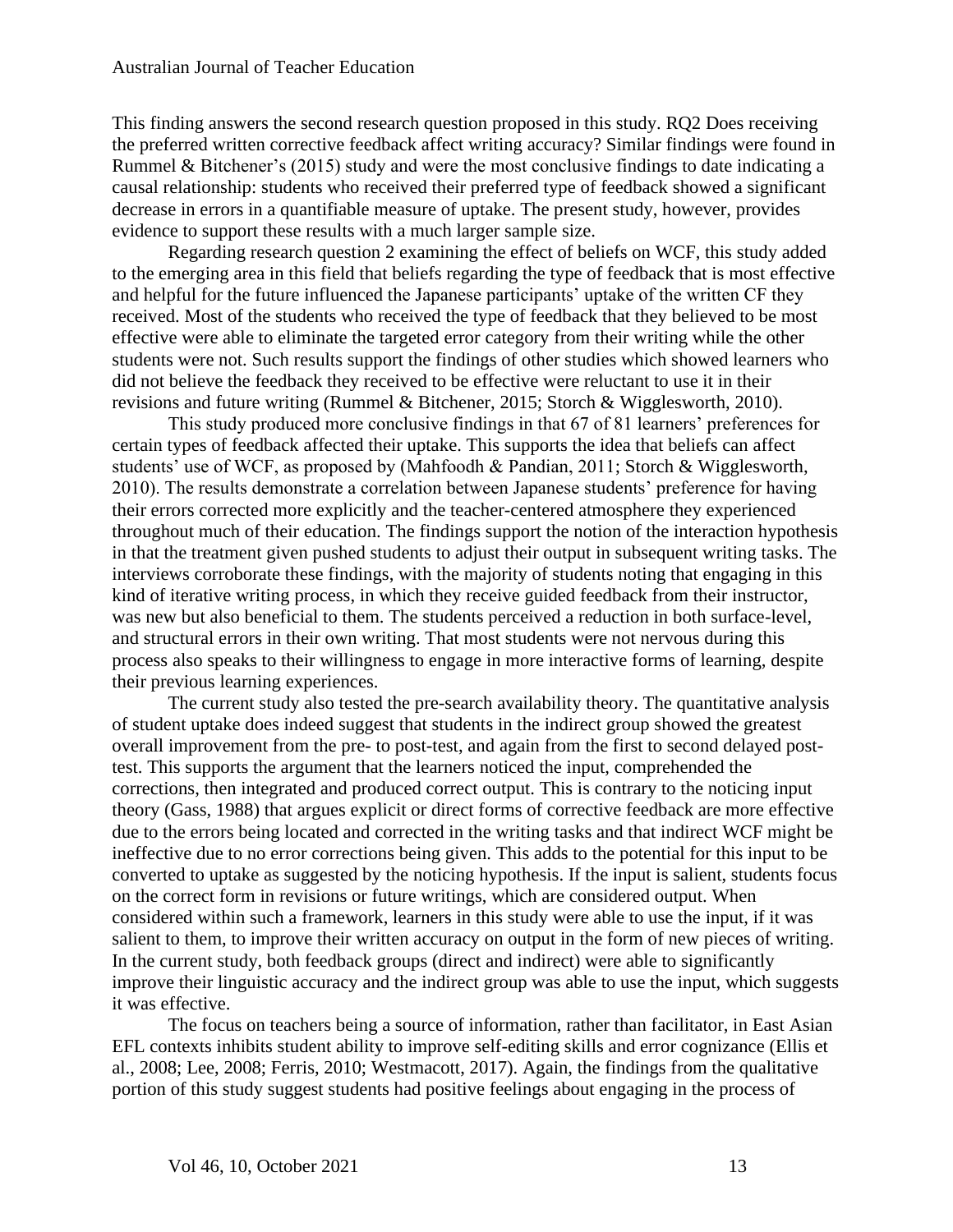WCF and its impact on their writing ability. The students lack of confidence in their own writing ability and in fixing their mistakes likely reflects a lack of training in grade school. Students' comments on the treatment were varied, but certain themes emerged. Moreover, 80% of the students interviewed shared positive views regarding WCF. Most notably, there was general sentiment amongst students regarding a feeling of self-improvement in grammar, spelling, syntax, conciseness, and coherence from interviews with them.

The in-depth qualitative interviews conducted after the corrective feedback treatment sessions did explore, and somewhat explain, the mediating factors affecting students' CF preference. Student preferences towards corrective feedback did reflect the notion of ID, in that they did vary from student to student which supports the finding of several previous studies (Rummel & Bitchener, 2015; Sheen 2011). In the indirect group, seven students who did not receive their preferred WCF type described frustration with the teacher not providing explicit corrections on their writing tasks, and two students reported that they felt uncomfortable having a teacher point out all of their mistakes. These comments illustrate the nature of the specific relationship between instructor feedback and student anxiety, exploring student affect with receiving or not receiving their preferred type of WCF in an academic setting. According to Kimura (2008), learner anxiety is a crucial affective factor responsible for individual differences in the success or failure of SLA learning. This is linked to the notion that anxiety generated from instructor feedback could make students feel demotivated or anxious about their writing (Krashen, 1984; Truscott, 1996; Zamel, 1985). What is certain is that motivation is a main factor in second or foreign language achievement (Dörnyei, 2009). What is not certain is whether the factors of motivation involved in students not receiving their preferred WCF type could lead to low motivation and not taking the teachers' feedback seriously (Guenette, 2007). Eight students in the indirect group did state they felt they could not correct the errors themselves and commented that this process was too difficult. Another student commented correcting errors was "bothersome", which highlights a lack of motivation from not receiving their preferred form of WCF.

This is contrasted with four students in the indirect WCF group (their preferred group) reacting more positively, reporting they understood the error code process and expressing pleasure in seeing their mistakes decrease in subsequent writing tasks. These varied comments from the interview highlight the relevance of ID in WCF, displaying the notion that if a student believes that the type of feedback they are receiving is effective, then they may be more willing to engage with the feedback than a student who does not hold that belief.

# **Conclusion**

The aim of this study was to investigate whether the type of WCF influenced the ability of students to improve their linguistic accuracy over a range of grammatical errors and writing conventions, and also whether beliefs had an impact on the degree to which students improved their language accuracy after receiving WCF. In addressing these research questions, the study was able to produce a correlation between learners who received their preferred feedback type and producing an uptake in errors with an in-depth explanation. A major finding from this study was that a clear majority of the students who received the type of feedback that they believed to be most effective were able to reduce targeted errors in writing tasks. Such results support the findings of previous studies (Rummel & Bitchener, 2015; Storch & Wigglesworth, 2010) which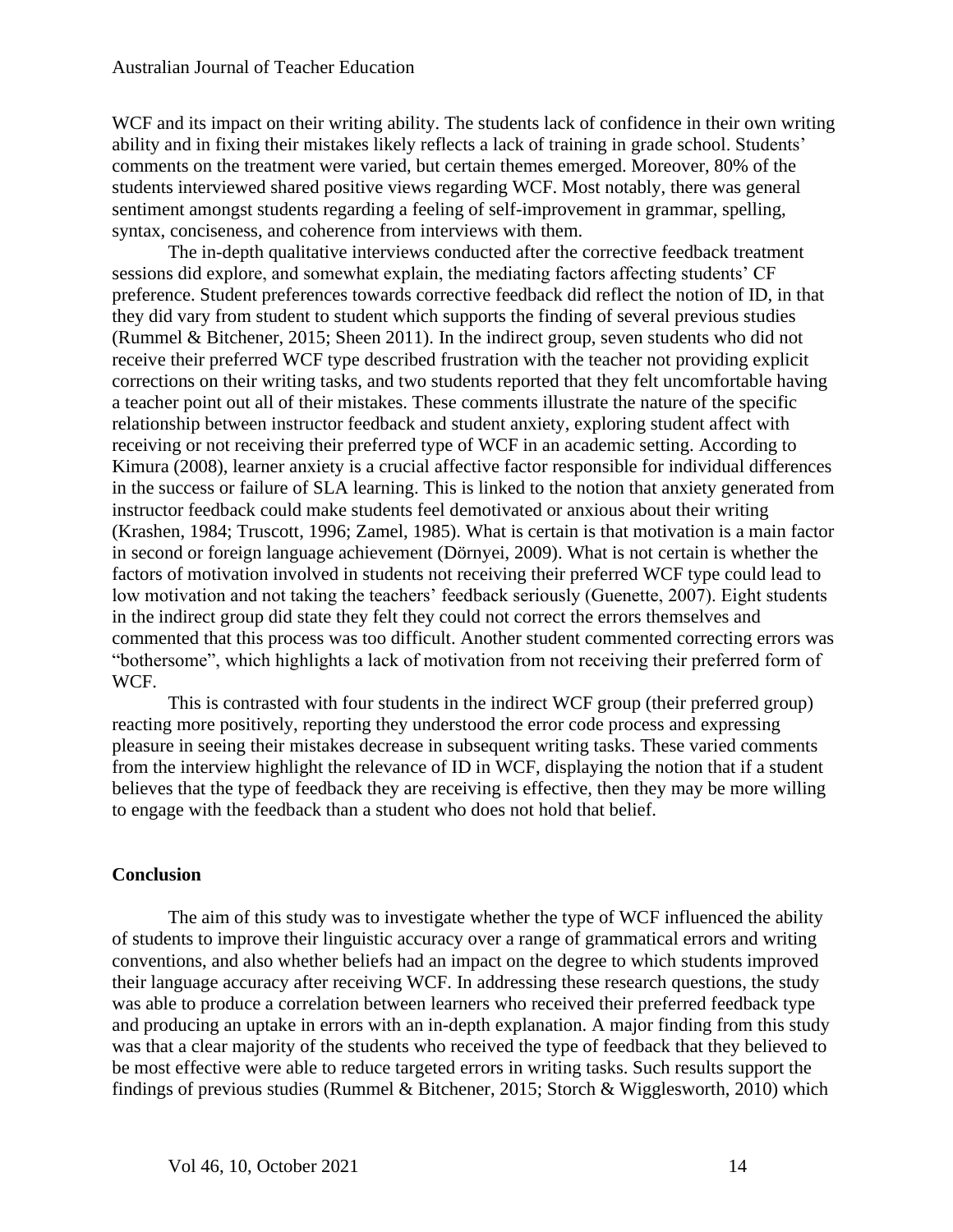showed learners who did not believe the feedback they received to be effective were reluctant to use it in their revisions and future writing. Investigating mediating factors such as expectations may offer further insight into the true effectiveness of corrective feedback and help understand why corrective feedback works in certain cases but not in others. The results from the writing interventions and student interviews indicate that educators should consider students' ID with reference to CF and to take a more personalized approach to providing feedback: one that recognizes students' beliefs. This lends to the argument that there should be more communication between teachers and students about the type of feedback they receive, thus making them more receptive to the process of corrective feedback in academic writing in formal education.

# **Limitations**

The present study was situated in the Japanese, higher education EFL context and thus may not be applicable to other teaching contexts in and outside of Japan. The lack of participation in the interview phase by members of the direct CF and control groups limited the ability of the researchers to extrapolate insights from the interviews and use them to draw comparisons between the varied experiences students had with different feedback approaches. The researchers thus acknowledge that the findings were restricted by the willingness of certain groups of students to participate and hope this will serve to inform the research design of this and other studies of a similar nature in the future. Future studies on the same theme might aim to elicit more feedback from each treatment group.

# **References**

- Asaoka, C., & Usui, Y. (2003). Students' perceived problems in an EAP writing course. *JALT Journal*, *25*(2), 143-172. <https://doi.org/10.37546/JALTJJ25.2-2>
- Ashwell, T. (2000). Patterns of teacher response to student writing in a multiple-draft composition classroom: Is content feedback followed by form feedback the best method?. *Journal of Second Language Writing*, *9*(3), 227-257. [https://doi.org/10.1016/S1060-](https://doi.org/10.1016/S1060-3743(00)00027-8) [3743\(00\)00027-8](https://doi.org/10.1016/S1060-3743(00)00027-8)
- Baleghizadeh, S., & Gordani, Y. (2012). Motivation and quality of work life among secondary school EFL teachers. *Australian Journal of Teacher Education*, *37*(7). <https://doi.org/10.14221/ajte.2012v37n7.8>
- Bitchener, J. (2008). Evidence in support of written corrective feedback. *Journal of second language writing*, *17*(2), 102-118.<https://doi.org/10.1016/j.jslw.2007.11.004>
- Bitchener, J., Young, S., & Cameron, D. (2005). The effect of different types of corrective feedback on ESL student writing. *Journal of Second Language Writing*, *14*, 191-205. <https://doi.org/10.1016/j.jslw.2005.08.001>
- Chandler, J. (2003). The efficacy of various kinds of error feedback for improvement in the accuracy and fluency of L2 student writing. *Journal of Second Language Writing*, *12*, 267- 296. [https://doi.org/10.1016/S1060-3743\(03\)00038-9](https://doi.org/10.1016/S1060-3743(03)00038-9)
- Colpitts, B. D. F. (2016). Japanese students' perceptions of peer corrective feedback in an EFL classroom. *Acta Humanistica et Scientifica Universitatis Sangio Kyotiensis*, *49*, 345-358.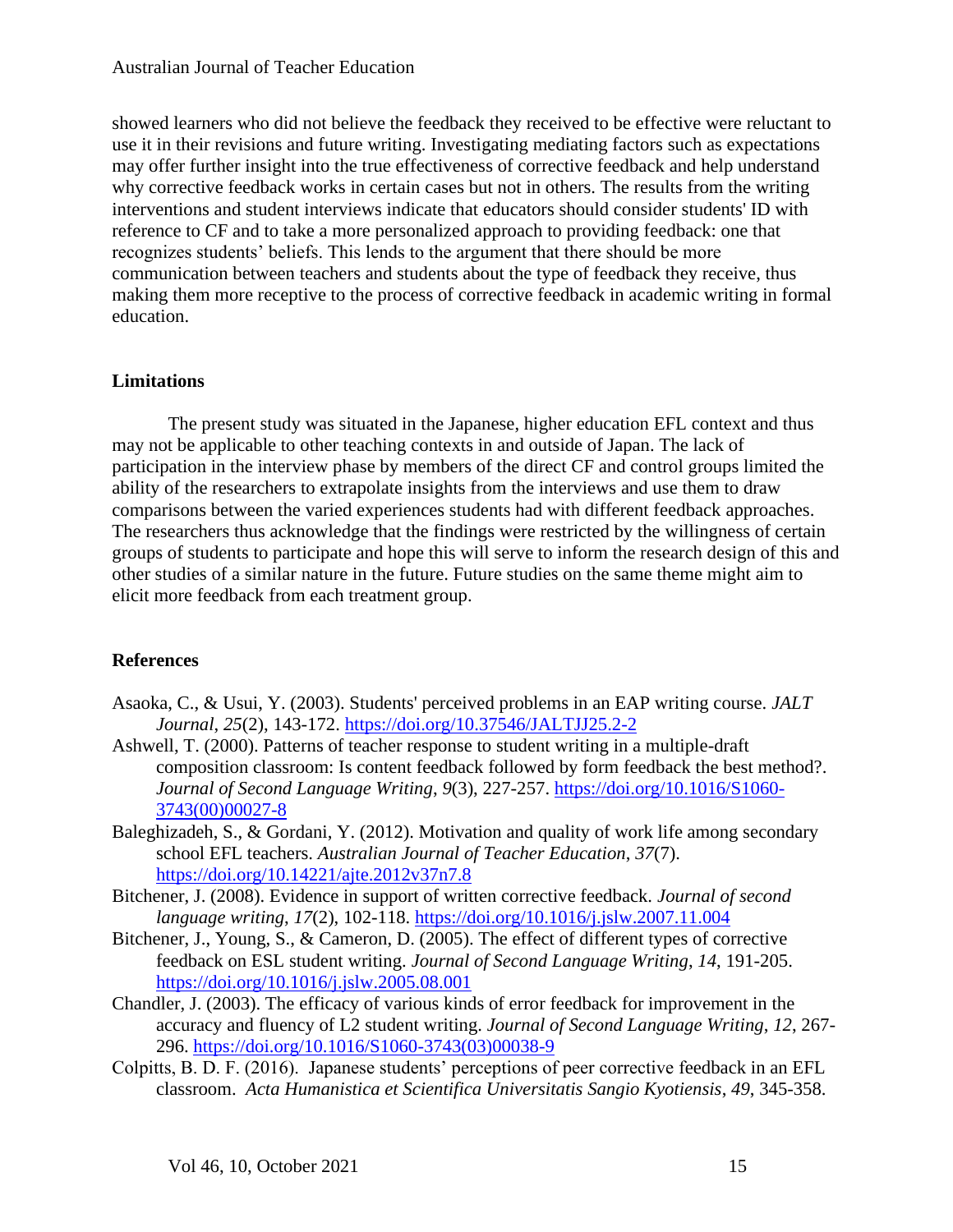- Creswell, J., & Plano Clark, V. L. (2017). *Designing and conducting mixed methods research* (3rd edition). Sage Publications.
- Creswell, J. W., & Creswell, J. D. (2018). *Research design: Qualitative, quantitative, and mixed methods approaches* (5th ed.). Sage Publications.
- Dörnyei, Z. (2007). Creating a motivating classroom environment. In J. Cummins, & C. Davison (Eds.), *International handbook of English language teaching* (pp. 719-731). Springer. [https://doi.org/10.1007/978-0-387-46301-8\\_47](https://doi.org/10.1007/978-0-387-46301-8_47)
- Dörnyei, Z. (2009). *The psychology of second language acquisition*. Oxford University Press.
- Dörnyei, Z., & Taguchi, T. (2010). *Questionnaires in second language research: Construction, administration, and processing* (2nd edition). Routledge. <https://doi.org/10.4324/9780203864739>
- Ellis, R., Sheen, Y., Murakami, M., & Takashima, H. (2008). Effects of focused and unfocused written corrective feedback in an English as a foreign language context. *System*, *36*, 353- 371.<https://doi.org/10.1016/j.system.2008.02.001>
- Ellis, R., Loewen, S., & Erlam, R. (2006). Implicit and explicit corrective feedback and the acquisition of L2 grammar. *Studies in Second Language Acquisition*, *28*(2), 339-368. <https://doi.org/10.1017/S0272263106060141>
- Ellis, R. (2012). *The study of second language acquisition*. Oxford University Press
- Etikan, I. (2016). Comparison of convenience sampling and purposive sampling. *American Journal of Theoretical and Applied Statistics*, *5*(1), 1-4. <https://doi.org/10.11648/j.ajtas.20160501.11>
- Ferris, D. R. (2002). Treatment of error in second language writing classes. University of Michigan Press. <https://doi.org/10.1017/CBO9781139524742.007>
- Ferris, D. R. (2006). Does error feedback help student writers? New evidence on the short- and long-term effects of written error correction. In K. Hyland & F. Hyland (Eds.), Feedback in second language writing: Contexts and issues (pp. 81-104). Cambridge University Press.
- Ferris, D. R. (2010). Second language research and written corrective feedback in SLA: Intersections and practical applications. *Studies in Second Language Acquisition*, *32*, 181- 201.<https://doi.org/10.1017/S0272263109990490>
- Ferris, D. R. (2012). Written corrective feedback in second language acquisition and writing studies. *Language Teaching*, *45*(4), 446-459.<https://doi.org/10.1017/S0261444812000250>
- Gass, S. M. (1988). Second language vocabulary acquisition. *Annual Review of Applied Linguistics*, *9*, 92-106. <https://doi.org/10.1017/S0267190500000829>
- Gass, S. M., & Mackey, A. (2020). Input, interaction, and output in second language acquisition. In B. VanPatten, G. D. Keating, & S. Wulff (Eds.), *Theories in second language acquisition: An introduction* (3rd *ed*., pp. 194-220). Routledge. <https://doi.org/10.4324/9780429503986-9>
- Gholami, J., Nejad, S. R., & Pour, J. L. (2014). Metadiscourse markers misuses; a study of EFL learners' argumentative essays. *Procedia-Social and Behavioral Sciences*, *98*, 580-589. <https://doi.org/10.1016/j.sbspro.2014.03.454>
- Goo, J., & Mackey, A. (2012). The case against the case against recasts in acquisition. *Studies in Second Language Acquisition*, *33*(7), 127-165. <https://doi.org/10.1017/S0272263112000708>
- Guenette, D. (2007). Is feedback pedagogically correct?: Research design issues in studies of feedback on writing. *Journal of Second Language Writing*, *16*(1), 40-53. <https://doi.org/10.1016/j.jslw.2007.01.001>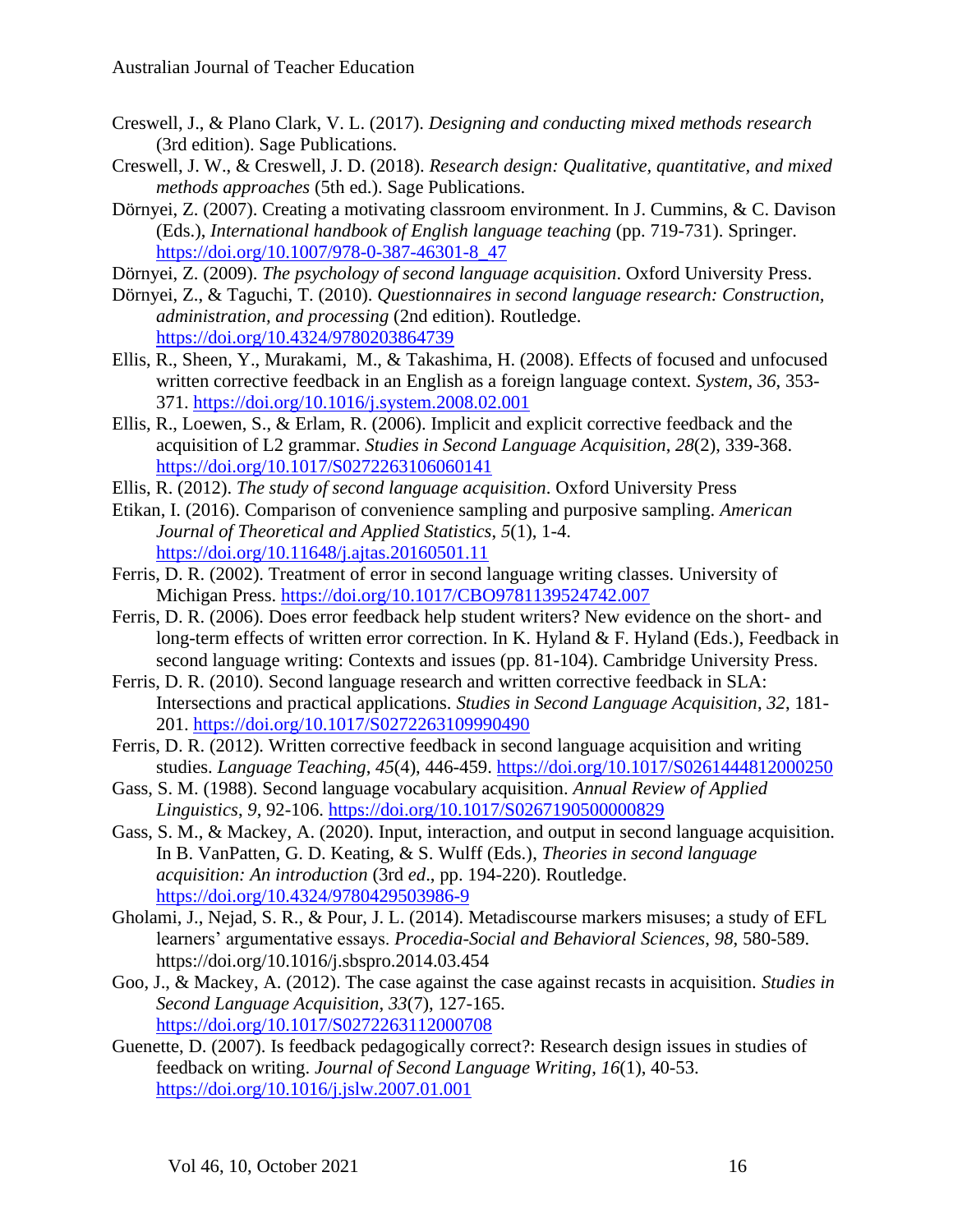- Guetterman, T. C., Fetters, M. D., & Creswell, J. W. (2015). Integrating quantitative and qualitative results in health science mixed methods research through joint displays. *Annals of Family Medicine, 13*(6), 554-561.<https://doi.org/10.1016/j.jslw.2007.01.001>
- Hatch, E. M. (1978). *Second language acquisition: A book of readings*. Newbury House Publishers.
- Hedgcock, J., & Lefkowitz, N. (1994). Feedback on feedback: Assessing learner receptivity to teacher response in L2 composing. *Journal of Second Language Writing*, *3*(2), 141-163. [https://doi.org/10.1016/1060-3743\(94\)90012-4](https://doi.org/10.1016/1060-3743(94)90012-4)
- Iwashita, N. (2003). Negative feedback and positive evidence in task-based interaction: Differential effects on L2 development. *Studies in Second Language Acquisition*, *25*(1), 1- 36.<https://doi.org/10.1017/S0272263103000019>
- Kallio, H., Pietila, A. M., Johnson, M., & Kangasniemi, M. (2016). Systematic methodological review: Developing a framework for a qualitative semi-structured interview guide. *Journal of Advanced Nursing, 72*(12), 2954-2965.<https://doi.org/10.1111/jan.13031>
- Kimura, H. (2008). Foreign language listening anxiety: Its dimensionality and group differences. *JALT Journal*, *30*(2), 173-196.<https://doi.org/10.37546/JALTJJ30.2-2>
- Krashen, S. D. (1984). *Writing, research, theory, and applications*. Pergamon Press.
- Kubota, M. (2001). Error correction strategies used by learners of Japanese when revising a writing task. *System*, *29*, 467–48. [https://doi.org/10.1016/S0346-251X\(01\)00026-4](https://doi.org/10.1016/S0346-251X(01)00026-4)
- Kulhavy, R. W., & Stock, W. A. (1989). Feedback in written instruction: The place of response certitude. *Educational Psychology Review*, *1*(4), 279-308. [https://doi.org/10.1016/0361-](https://doi.org/10.1016/0361-476X(90)90028-Y) [476X\(90\)90028-Y](https://doi.org/10.1016/0361-476X(90)90028-Y)
- Lee, I., (2008). Student reactions to teacher feedback in two Hong Kong secondary classrooms. *Journal of Second Language Learning*, *17*, 144-164. <https://doi.org/10.1016/j.jslw.2007.12.001>
- Long, M. H. (1981). Input, interaction, and second‐language acquisition. *Annals of the New York academy of sciences*, *379*(1), 259-278.<https://doi.org/10.1111/j.1749-6632.1981.tb42014.x>
- López, M. B., Van Steendam, E., Speelman, D., & Buyse, K. (2018). The differential effects of comprehensive feedback forms in the second language writing class. *Language Learning*, *68*(3), 813-850.<https://doi.org/10.1111/lang.12295>
- Lyster, R., & Ranta, L. (1997). Corrective feedback and learner uptake: Negotiation of form in communicative classrooms. *Studies in Second Language Acquisition*, *19*(1), 37-66. <https://doi.org/10.1017/S0272263197001034>
- Lyster, R., Saito, K., & Sato, M. (2013). Oral corrective feedback in second language classrooms. *Language Teaching*, *46*(1), 1-40. [https://doi.org/10.1017/S02614448120003655](https://doi.org/10.1017/S0261444812000365)
- Mahfoodh, O., & Pandian, A. (2011). A qualitative case study of EFL students' affective reactions to and perceptions of their teachers' written feedback. *English Language Teaching*, *4*(3), 14-25.<https://doi.org/10.5539/elt.v4n3p14>
- Motlagh, L. N. (2015). Who do learners prefer to be corrected by? Teachers or classmates? *Procedia-Social and Behavioral Sciences*, *199*, 381-386. <https://doi.org/10.1016/j.sbspro.2015.07.522>
- Morse, J. M., & Niehaus, L. (2009). *Mixed method design: Principles and procedures*. Left Coast Press.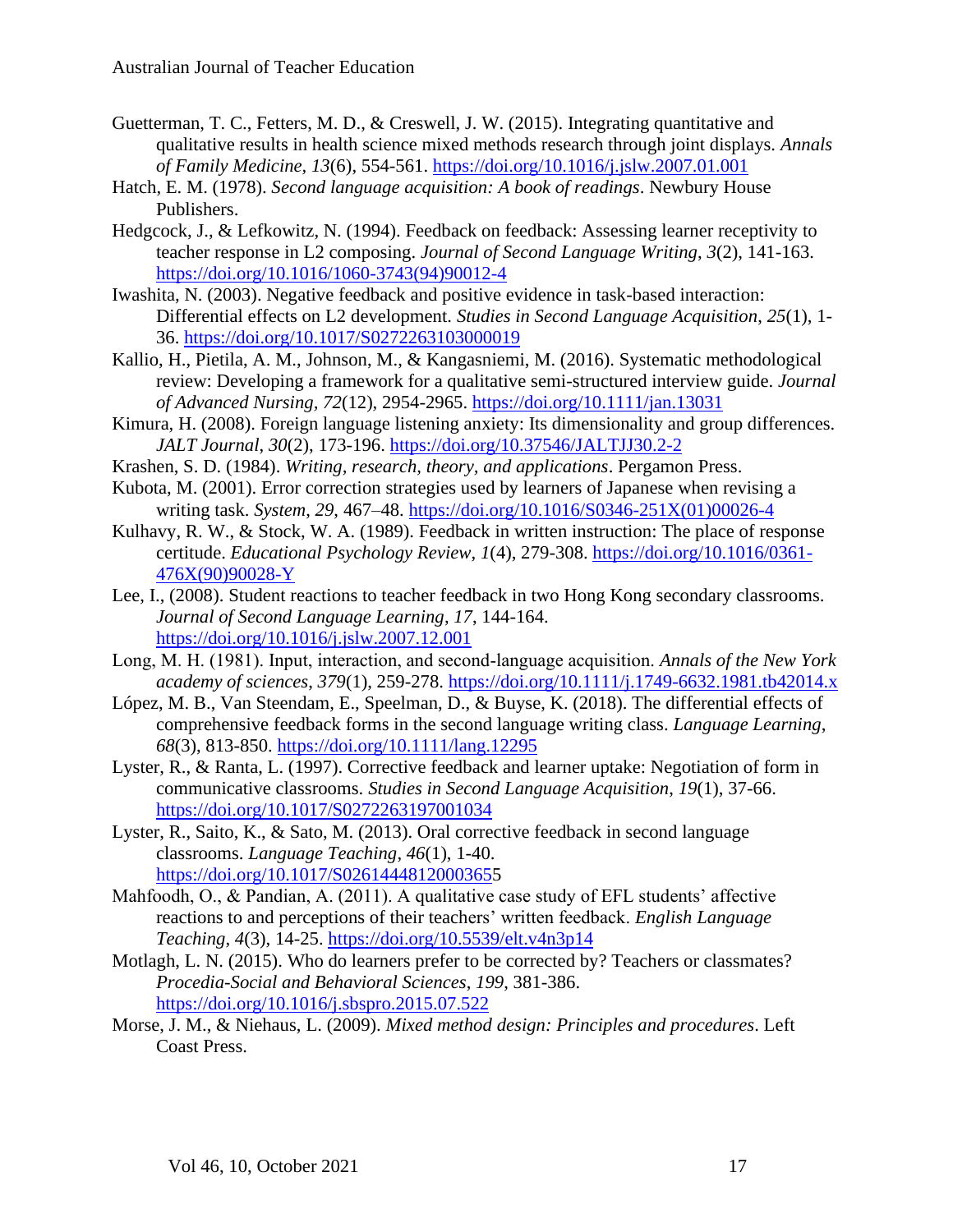- Nishigaki, C., Chujo, K., McGoldrick, S., & Hasegawa, S. (2007). A cross-sectional contrastive analysis of Japanese students' English composition skills. *The Journal of Asia TEFL*, *4*(1), 27-54.
- Nishimuro, M., & Borg, S. (2013). Teacher cognition and grammar teaching in a Japanese high school. *JALT Journal*, *35*(1), 29-50.<https://doi.org/10.37546/JALTJJ35.1-2>
- Onwuegbuzie, A. J., & Johnson, R. B. (2006). The validity issue in mixed research. *Research in the Schools, 13*(1), 48-63.
- Perks, B. (2015). Investigating the impact of corrective feedback on inflectional morphemes acquisition. *Vocabulary Education & Research Bulletin*, *2*(2), 2-4.
- Rosenthal, R., & Rosnow, R. L. (2009). *Artifacts in behavioral research: Robert Rosenthal and Ralph L. Rosnow's classic books*. Oxford University Press. <https://doi.org/10.1093/acprof:oso/9780195385540.001.0001>
- Rummel, S., & Bitchener, J. (2015). The effectiveness of written corrective feedback and the impact that learners' beliefs have on uptake. *Australian Review of Applied Linguistics*, *38*(1), 66-84.<https://doi.org/10.1075/aral.38.1.04rum>
- Saldaña, J. (2015). *The coding manual for qualitative researchers* (3rd ed.). Sage Publications.
- Schmidt, R. (1990). The role of consciousness in second language learning. *Applied Linguistics*, *11*(2), 129-58.<https://doi.org/10.1093/applin/11.2.129>
- Seliger, H. W., & Shohamy, E. G. (1989). *Second language research methods*. Oxford University Press.
- Shao, X. (2015). On written corrective feedback in L2 writing. *English Language Teaching*, *8*(3), 155-168.<https://doi.org/10.5539/elt.v8n3p155>
- Sheen, Y. (2011). *Corrective feedback, individual differences and second language learning*. Springer Netherlands. <https://doi.org/10.1007/978-94-007-0548-7>
- Shintani, N., Ellis, R., & Suzuki, W. (2014). Effects of written feedback and revision on learners' accuracy in using two English grammatical structures. *Language Learning*, *64*(1), 103-131. <https://doi.org/10.1111/lang.12029>
- Somekh, B., & Lewin, C. (Eds.). (2011). *Theory and methods in social research*. Sage Publications.
- Storch, N., & Wigglesworth, G. (2010). Learners' processing, uptake, and retention of corrective feedback on writing: Case studies. *Studies in Second Language Acquisition*, *32*(2), 303- 334.<https://doi.org/10.1017/S0272263109990532>
- Takagi, A. (2001). The need for change in English writing instruction in Japan. *The Language Teacher*, *25*(7) 5-9.
- Teddlie, C., & Yu, F. (2016). Mixed methods sampling: A typology with examples. *Journal of Mixed Methods Research*, *1*(1), 77-100.<https://doi.org/10.1177/1558689806292430>
- Truscott, J. (1996). The case against grammar correction in L2 writing classes. *Language learning*, *46*(2), 327-369.<https://doi.org/10.1111/j.1467-1770.1996.tb01238.x>
- Truscott, J. (2001). Selecting errors for selective error correction. *Concentric: Studies in English Literature and Linguistics*, *27*, 225-240.
- Westmacott, A. (2017). Direct vs. indirect written corrective feedback: Student perceptions. *Íkala, Revista de Lenguaje y Cultura*, *22*(1), 17-32. <https://doi.org/10.17533/udea.ikala.v22n01a02>
- <https://doi.org/10.17533/udea.ikala.v22n01a02>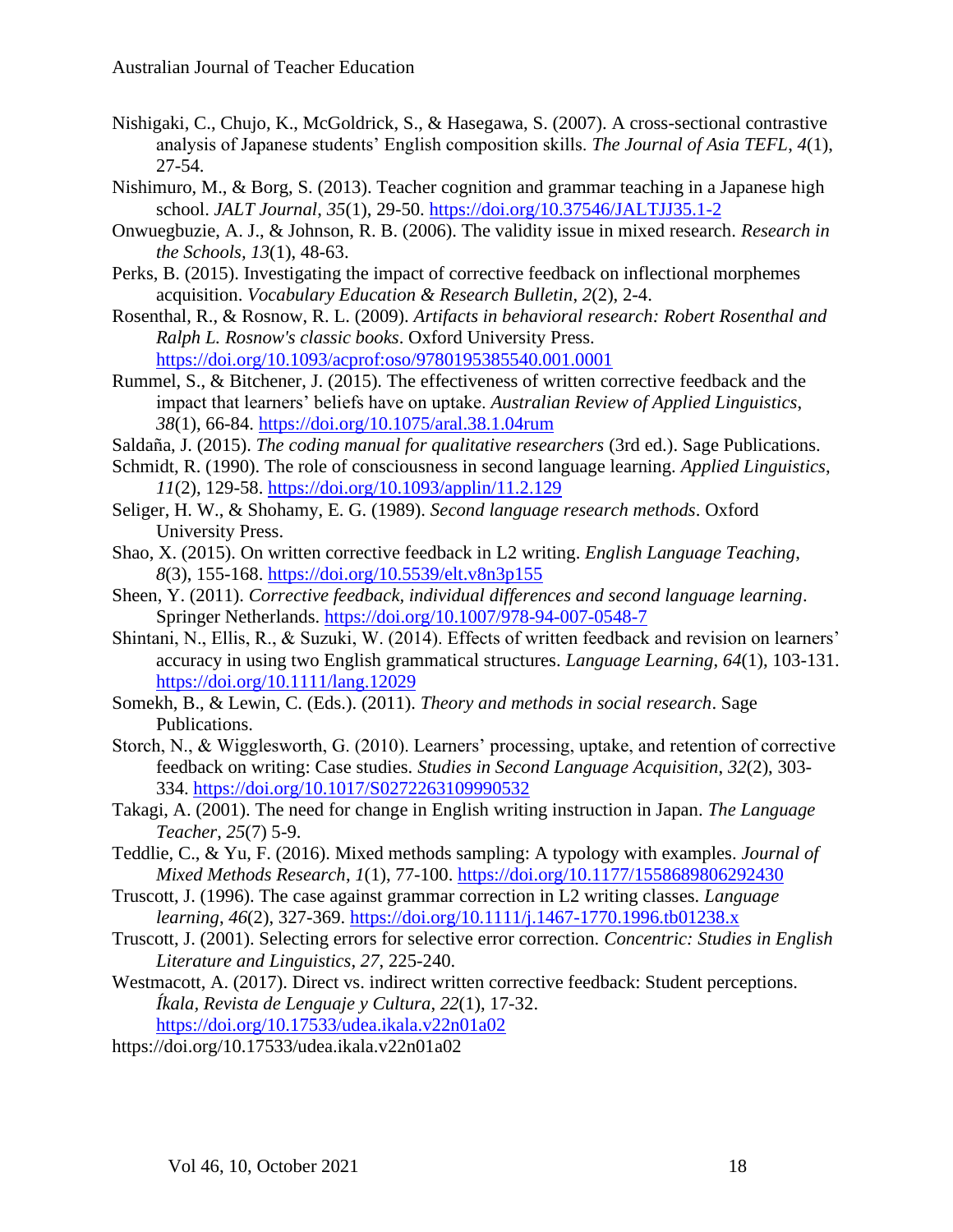- Yashima, T. (2002). Willingness to communicate in a second language: The Japanese EFL context. *The Modern Language Journal*, *86*, 54-66. [https://doi.org/10.1111/1540-](https://doi.org/10.1111/1540-4781.00136) [4781.00136](https://doi.org/10.1111/1540-4781.00136)
- Yasuda, S. (2014). Issues in teaching and learning EFL writing in East Asian contexts: The case of Japan. *Asian EFL Journal*, *16*(4), 150-187.
- Zamel, V. (1985). Responding to student writing. *TESOL Quarterly*, *19*(1), 79-101. <https://doi.org/10.2307/3586773>

# **Appendix A**

Local errors — Grammatical/Meaning

| $VT = verb$ tense | $WF = word form$          | $WW =$ wrong word | $\lambda$ = missing word            |
|-------------------|---------------------------|-------------------|-------------------------------------|
| $WO = word order$ | $PL/SL = plural/singular$ | $SP = spelling$   | $\text{Word} =$ unnecessary<br>word |

# Global errors - Content/organization of Topic Sentence

| $B = Broad$ | $N = \text{Narrow}$ | $A =$ Announcing |
|-------------|---------------------|------------------|
|-------------|---------------------|------------------|

| <b>Appendix B</b>                                       |                                             |
|---------------------------------------------------------|---------------------------------------------|
| <b>Interview form</b>                                   |                                             |
| Participant's name                                      | Interview date                              |
| Treatment group                                         | Direct / Indirect / Control (Please circle) |
| Interviewed by                                          |                                             |
| <b>Initial Categorization</b>                           |                                             |
|                                                         | Yes<br>No                                   |
| Did the participant receive their<br>preferred WCF type |                                             |
| Comments:                                               |                                             |
|                                                         |                                             |
|                                                         |                                             |